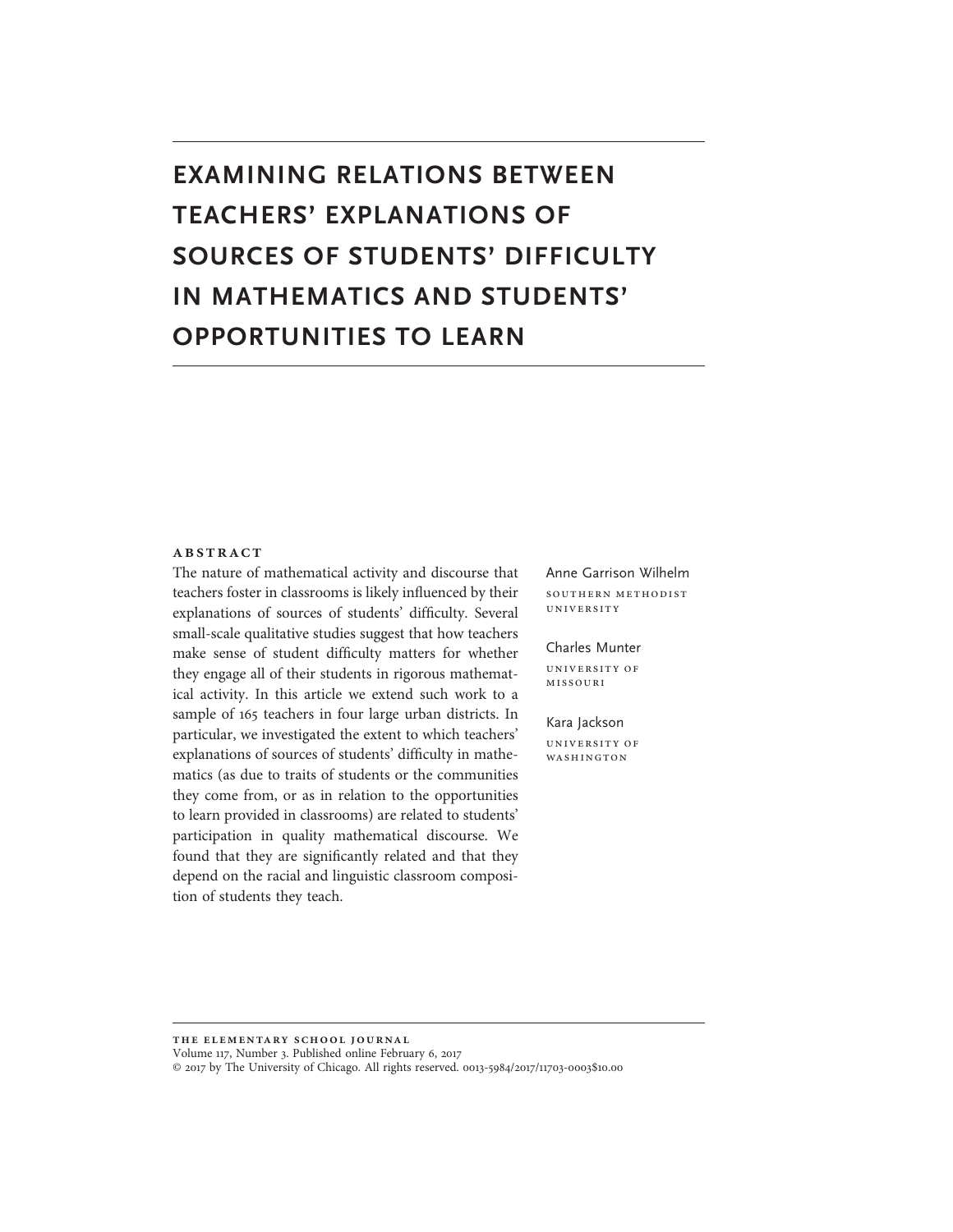$\begin{bmatrix} 1 \\ 1 \\ 1 \\ 1 \end{bmatrix}$ ma N recent years, there have been significant advances in explicating instructional practices that have the potential for affording all students access to opportunities to engage in meaningful mathematics in the classroom (see Franke, Kazemi, & Battey, 2007; National Council of Teachers of Mathematics, 2014). For example, mathematics education research suggests that if students are to develop sophisticated understandings of mathematics, they need regular opportunities to "struggle with important mathematics" (Hiebert & Grouws, 2007, p. 387), likely by solving challenging, nonroutine tasks with multiple solution methods that require them to justify their thinking (Stein, Grover, & Henningsen, 1996). Students also need opportunities to discuss their thinking with classmates (Fraivillig, Murphy, & Fuson, 1999) in both small groups and in whole-class discussions. In small groups, it is important that students share and refine their thinking and that teachers monitor students' thinking in order to plan for productive whole-class discussions (Stein, Engle, Smith, & Hughes, 2008). In whole-class discussions, it is important that students reveal and compare their strategies in order to make connections between them and build shared understandings of key mathematical ideas (Franke et al., 2007).

Unfortunately, mathematics classrooms characterized by this kind of instruction are the exception rather than the rule (Boston & Wilhelm, 2015; Hiebert, 2013) and even rarer in schools serving historically underserved groups of students (Battey, 2013; Darling-Hammond, 2007). This reality, along with the widespread adoption of the Common Core State Standards for Mathematics (CCSSM), has spurred calls to action from leading professional organizations in mathematics education, including the National Councils of both Teachers (NCTM, 2014) and Supervisors (NCSM, 2014) of Mathematics. For example, in the recently released Principles to Actions, NCTM (2014) argued that "we must move from 'pockets of excellence' to 'systemic excellence' by providing mathematics education that supports the learning of all students" (p. 3).

A central issue facing the field, therefore, entails identifying what it takes to enact high-quality instruction, especially in schools serving historically underserved students, at some scale. Prior research has identified and attempted to measure a number of factors that influence teachers' enactment of high-quality mathematics instruction, including teachers' knowledge, conceptions, and experience (Baumert et al., 2010; Copur-Gencturk, 2015; Hill et al., 2008; Stipek, Givvin, Salmon, & MacGyvers, 2001; Wilhelm, 2014). In addition, research has identified aspects of the institutional contexts in which teachers work (Cobb,McClain, Lamberg, & Dean, 2003) that influence instructional quality, such as curriculum (Stein & Kaufman, 2010), formal professional development opportunities (Boston & Smith, 2009; Franke, Carpenter, Levi, & Fennema, 2001), and teachers' access to expertise among their school colleagues (Sun, Wilhelm, Larson, & Frank, 2014). However, across this range of factors that have been identified as critical to teachers' enactment of high-quality instruction at scale,few havefocused on equity-specific aspects of teachers' perspectives or practice.

One aspect of addressing equity concerns teachers' perspectives of their students' capabilities (Jackson, Gibbons, & Dunlap, in press). To this point, qualitative research focused on instructional reform efforts suggests that how teachers make sense of student difficulty matters for whether they engage all of their students in rigorous activity (Diamond, Randolph, & Spillane, 2004; Horn, 2007; Jack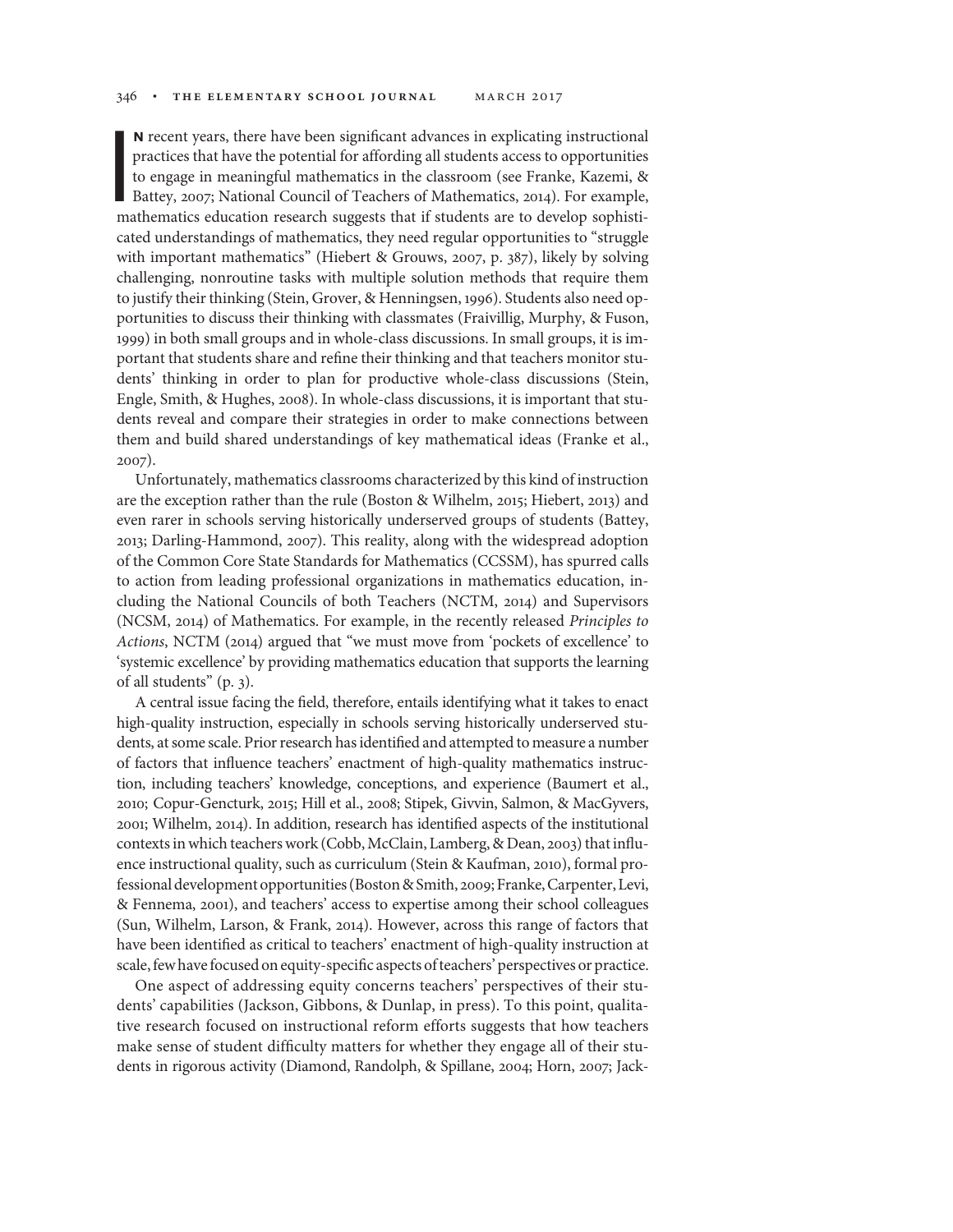son, 2009; Sosa & Gomez, 2012; Sztajn, 2003). For example, in an ethnographic study of five urban elementary schools, Diamond et al. (2004) found that teachers they described as having low responsibility for student learning—that is, they explained student struggle as outside of their instructional responsibilities—also tended to enact instruction that communicated low expectations for students. For instance, a fifth-grade teacher suggested that students' disciplinary problems were related to their home environments and that they could not handle using materials such as manipulatives. Further, the researchers found that teachers tended to take greater responsibility for students' learning in schools that served greater percentages of White and economically advantaged students, as compared to schools that served more students of color and students from lower-income backgrounds.

Similarly, studies of secondary mathematics teachers' talk in workgroups suggested that teachers' explanations of students' difficulty is an issue for achieving equity-oriented instructional reforms (Bannister, 2015; Horn, 2007). Specifically, Horn (2007) and Bannister (2015) distinguished between explaining student difficulty as a matter of instruction or educational opportunity as opposed to explaining student difficulty in terms of inherent traits of the student or as due to a deficit in the student's family or community. They argued that explaining student difficulty as a matter of instruction likely positioned teachers to enact more equitable, responsive instruction.

Studies such as these have provided important insights regarding the ways that teachers' explanations of student struggle in mathematics might relate to the quality of instruction, but they have generally been qualitative, small-scale studies (e.g., Diamond et al., 2004; Sosa & Gomez, 2012). In this article, we present a quantitative analysis of the relation between a large sample of middle-grades mathematics teachers' explanations of students' difficulty in mathematics and the quality of learning opportunities they provide for their students across large, urban districts pursuing reform. Our findings suggest that teachers' explanations of sources of students' difficulty in mathematics are significantly related to students' participation in quality mathematical discourse, and that the relation between teachers' explanations and student discourse is stronger in classrooms with higher percentages of historically underserved groups of students. By investigating this relation with a large sample of middle-school mathematics teachers, we confirm that the findings of ethnographic and case studies hold at scale, which suggests that teachers' explanations of sources of students' difficulty are critical to attend to when supporting reform efforts aimed at achieving "systemic excellence" (NCTM, 2014, p. 3). In addition, our study leverages the variation in teachers and students that only largescale studies afford to examine how teachers' explanations of students' difficulty may be of extra consequence in schools serving primarily historically underserved groups of students.

The article is organized as follows. We first describe our key framing ideas, in particular, the opportunity-gap perspective, students' opportunity through participation in quality mathematical discourse, and teachers' explanations of students' difficulty in mathematics. We then present the method, followed by findings. Finally, we conclude by discussing our findings, offering possible interpretations and suggesting areas for further investigation.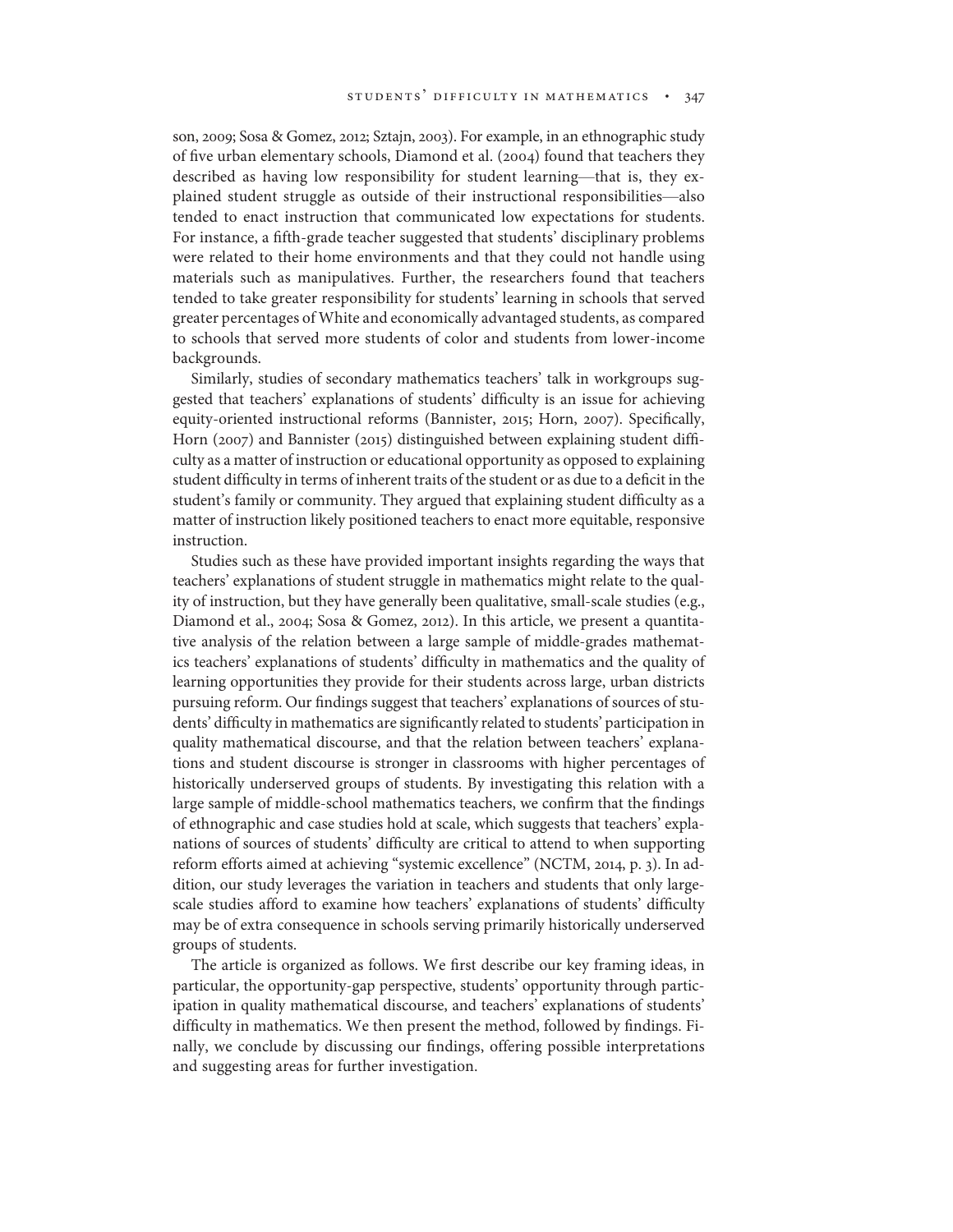## Related Literature and Key Concepts

#### Opportunity Gap Perspective

Our conceptualization of teachers' explanations of student difficulty is broadly informed by a distinction scholars make between "achievement-gap" and "opportunity-gap" perspectives. As scholars such as Flores (2007), Martin (2009), and Milner (2011) have argued, the dominant way of understanding disparity in performance between historically underserved populations and historically advantaged populations is through a lens of the "achievement gap." This way of understanding student performance often ends up, explicitly and implicitly, as casting historically underserved populations as the problem in need of fixing (Martin, 2009); further, rarely are the root causes of the "achievement gap" discussed (Flores, 2007). An alternative way of understanding such disparity in performance is as an "opportunity gap" (Flores, 2007; Milner, 2011). An opportunity-gap perspective highlights the fact that current disparities in achievement are the product of longstanding structural inequities, such as access to highly-qualified teachers, resources, and so forth (Darling-Hammond, 2007; Flores, 2007). In other words, from this perspective, the "problem" does not rest with the individual students or the communities they come from, but with the opportunities that have (or have not) been provided to students.

#### Opportunity through Participation in Quality Mathematical Discourse

One key aspect of mathematics classrooms that an opportunity-gap lens brings to the fore—and the aspect that was the focus of our analysis—is whether students have opportunities to engage in high-quality discussion of mathematical ideas. Among the standards for mathematical practice outlined in the CCSSM (National Governors Association for Best Practices & Council of Chief State School Officers, 2010) is an emphasis on the need for students to engage in disciplinary, discursive practices, including justifying solutions, constructing viable arguments, and critiquing the reasoning of others. Supporting that emphasis is a significant body of research that has generated a robust understanding of what constitutes high-quality discourse in mathematics classrooms, and why it is crucial if students are to develop both conceptual understanding and procedural fluency (Franke et al., 2007).

Generally, research on discussion-rich middle-grades mathematics teaching has promoted a "three-phase" lesson structure (Van de Walle, Karp, & Bay-Williams,  $2012$ ), in which the teacher (*a*) introduces a novel task by ensuring that students sufficiently understand key contextual features and requisite mathematical ideas to engage in the task (Jackson, Garrison, Wilson, Gibbons, & Shahan, 2013), (b) invites students to generate ideas and representations for solution strategies (typically in collaboration with each other), and  $(c)$  facilitates a whole-class discussion of those ideas. Within such a structure, concluding, whole-class discussions are crucial for advancing students' understanding, as they are the site in which teachers and students work together to explicate the mathematical concepts underlying the lesson's activity and draw connections between students' different strategies and representations for making sense of and solving problems (Stein et al., 2008).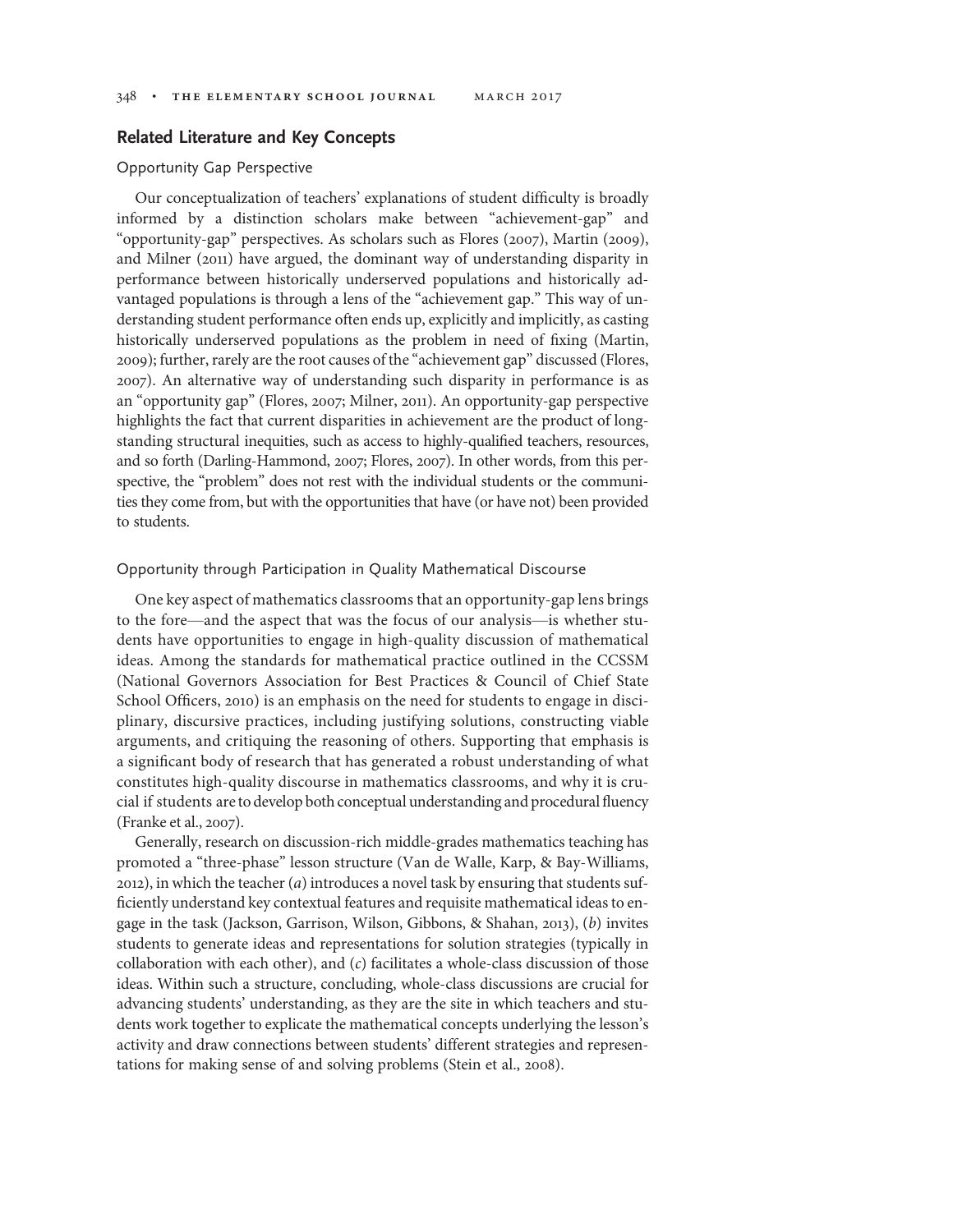Given our interest in equity, an important dimension of students' opportunities to learn is the distribution of participation in the whole-class discussion. Is it just one or two students who are discussing their thinking, or is it a larger percentage of the students in the class? Both the distribution and the quality of contributions make up what we refer to as participation in quality mathematical discourse. Teachers play a central role in ensuring students' participation in quality mathematics discourse. They must encourage widespread participation in order to ensure that variation in student thinking is represented and that all students have an opportunity to participate in this important disciplinary practice. Also, they must press and support students to explain and justify their reasoning in ways that other students can understand (Kazemi & Stipek, 2001; Wood, Cobb, & Yackel, 1991).

#### Teachers' Explanations of Student Difficulty

The likelihood that teachers will attempt to play such a role in every classroom depends on a number of factors, including teachers' mathematical knowledge for teaching (Hill, Schilling, & Ball, 2004), conceptions of high-quality instruction (or "instructional vision"; Munter, 2015; Wilhelm, 2014), and years of experience (Charalambous, 2010; Wilhelm, 2014). However, given our focus on equity-specific aspects of teachers' practice, we were interested in the relation to instructional quality of a less examined teacher characteristic—teachers' explanations of the sources of students' difficulty (Jackson et al., in press).

As we indicated above, Horn (2007) and Bannister (2015) identified distinctions in teachers' explanations of students' difficulty in mathematics that positioned teachers as more or less likely to enact more equitable, responsive instruction. To elaborate, consider Horn's (2007) study of mathematics departments engaged in "equity-geared reforms" in two high schools serving economically and racially diverse student populations. In one department, Horn found that teachers tended to explain the source of students' success or difficulty in terms of inherent traits of the students (e.g., students were fast, slow, lazy).When students did not learn as expected, teachers placed the blame on the students. As such, they did not tend to focus on what they might do differently in instruction to support struggling students.

However, Horn found that the teachers in the other department framed the problem of varying levels of success in a different manner. As opposed to placing blame on the students, the teachers tended to explain the source of students' success or difficulty in terms of the learning opportunities provided in the classroom. Students' engagement or disengagement depended, in part, on the nature of any given activity (rather than some inherent characteristic of the student). Therefore, when students faced difficulty engaging in rigorous activity, teachers tended to focus on what they could do to alter instruction.

In our analysis, we make a distinction between what we have termed productive and unproductive explanations of why students face difficulty in mathematics. Productive explanations are ones that attribute student difficulty to instructional and/ or schooling opportunities, whereas unproductive explanations are ones that attribute student difficulty to inherent traits of the student, or their family or community. Consistent with NCTM's (2014) Principles to Actions, we use the language of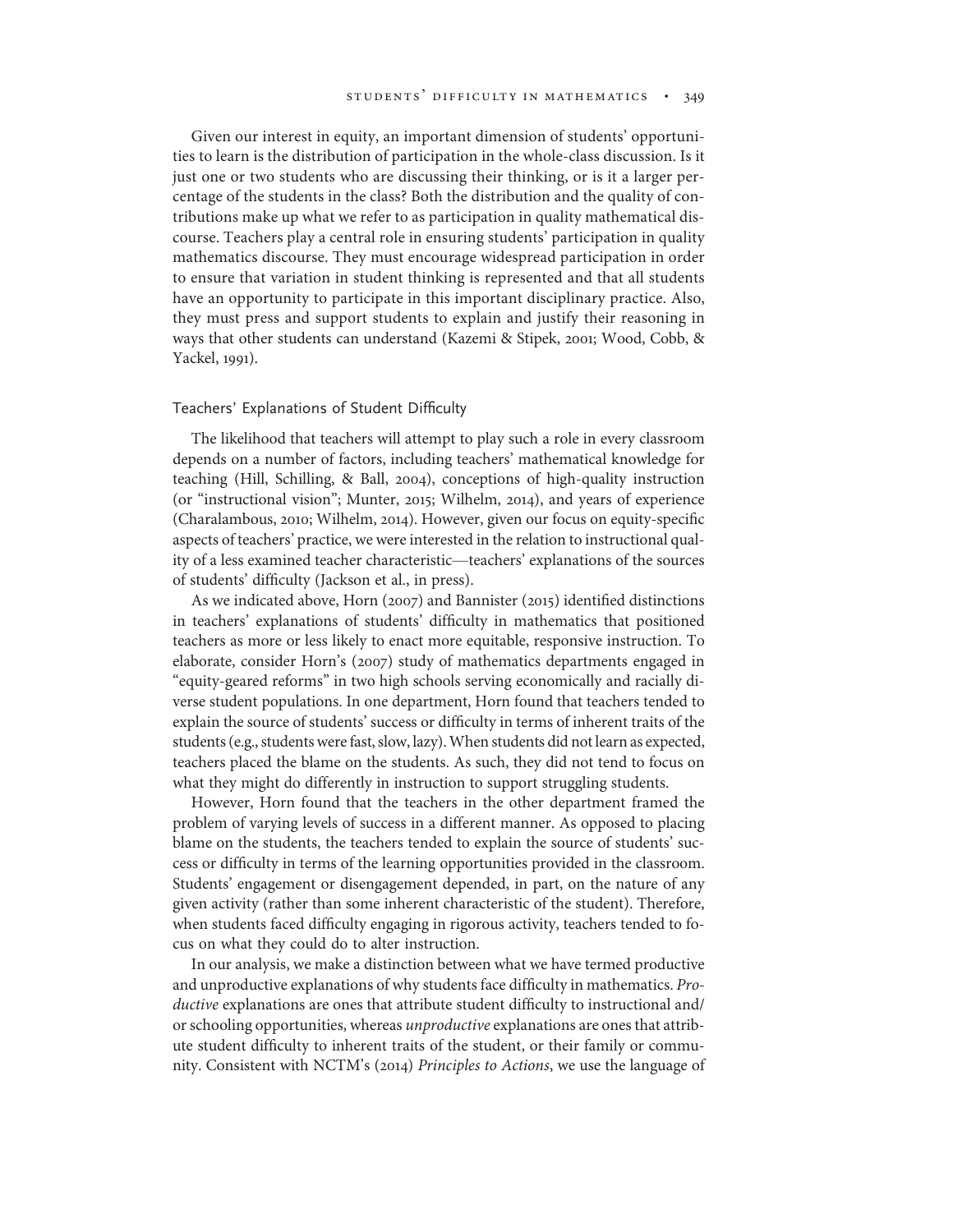productive and unproductive to signal perspectives that influence whether teachers take action to engage all students in rigorous activity.

In light of the existing literature, we conjectured that teachers' explanations of students' difficulty in mathematics might differentially relate to the learning opportunities provided to their students. We also conjectured that this relation might vary depending on the composition of students in the classroom, given that research has found that mathematics teachers justify engaging underserved groups of students in activity solely aimed at developing procedural facility in terms of their perceptions of students' capabilities (Diamond et al., 2004; Jackson, 2009; Sztajn, 2003). The research questions that guided our analysis were therefore: (1) how are teachers' explanations of sources of students' difficulty related to students' participation in whole-class discussion? and (2) does the relation between teachers' explanations of sources of students' difficulty and students' participation in whole-class discussion vary depending on student-level characteristics of the classroom?

## Study Context

The data we analyzed were collected in the first 4 years of the Middle School Mathematics and the Institutional Setting of Teaching (MIST) project, which sought to address the question of what is needed to improve the quality of middle-grades mathematics teaching and thus student achievement in large urban school districts (Cobb & Jackson, 2011; Cobb & Smith, 2008). The research team collaborated with the leaders of four large urban school districts located in three states. The four collaborating districts provided settings in which we could investigate our relations of interest within the context of four distinct, at-scale reform efforts. The school districts were typical of large urban districts in that they had limited resources, large numbers of historically underserved populations of students, high teacher turnover, and disparities among subgroups of students in their performance on state standardized tests (Darling-Hammond, 2007). The districts were atypical, however, in their response to high-stakes accountability pressures: they responded by focusing primarily on improving the quality of instruction rather than exclusively on raising student test scores. Namely, each district was attempting to achieve a vision of mathematics instruction compatible with the NCTMs' (2000) Principles and Standards for School Mathematics and (2014) Principles to Actions—one in which all students would have regular opportunities to collaboratively make sense of and solve challenging mathematical tasks, and, in discussing their solutions, develop robust understandings of key mathematical ideas.

In each of the four districts, the research team and district leaders selected 6 to 10 middle-grades schools that reflected variation in student performance and in capacity for improvement in the quality of instruction across the district. Within each school, up to five mathematics teachers were selected to participate in the study, for a total of approximately 30 teachers per district. The schools remained constant throughout the study, but, as is typical, some of the teachers changed schools or roles during the 4 years. In each case, we recruited replacements in order to maintain a representative and consistently sized sample.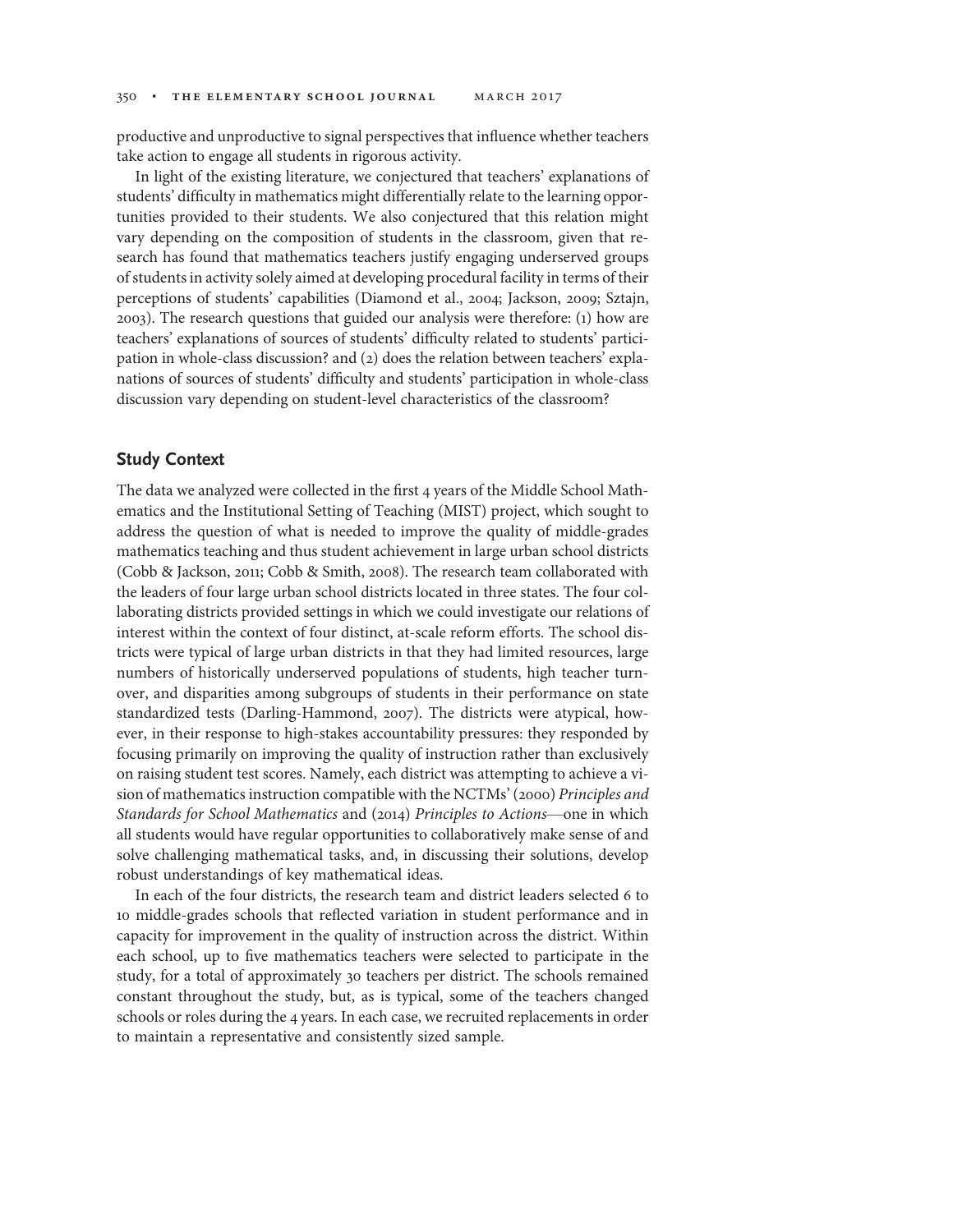## Method

#### Sample and Primary Measures

Our primary analytic sample included 165 middle-school mathematics teachers pooled over the 4 years of the study, resulting in a total of 275 (statistical) observations (9 teachers with 4 years of data, 20 teachers with 3 years, 43 teachers with 2 years, and 93 teachers with 1 year of data). Because we did not have information about student-level characteristics for some of those teachers, we used a reduced sample of 156 teachers with 238 observations to answer the second research question. We drew on a number of sources of data collected during the MIST project as we tried to understand relations between teachers' explanations of sources of students' difficulty and students' participation in whole-class discussion, including videorecordings of teachers' classroom instruction, interviews with teachers, and an assessment of mathematical knowledge for teaching (Hill et al., 2004). Additionally, our analyses included student demographic information collected and provided by the districts. The number of students served in the four districts ranged from approximately 35,000 to 160,000 students. On average, 29% of the students were White, 33% of the students were Black, and 36% of the students were Hispanic. Approximately 20% of the students were classified as limited English proficient, and 68% of the students were eligible for free or reduced-price lunch. In the following paragraphs, we describe each of our measures, with descriptive statistics for each provided in Table 1.

Students' participation in quality mathematical discourse. The two outcome variables in our analyses were generated through the coding of videorecordings of teachers' classroom instruction. In each year of the project, teachers' instruction in two consecutive lessons with the same class was videorecorded in February or March. Teachers were asked to engage in a problem-solving lesson with a related whole-class discussion and knew when the research team would come to videorecord. Each videorecorded lesson was scored using the Instructional Quality Assessment (IQA; Boston, 2012). We took the higher set of scores across the 2 days to represent each teacher's best attempt at enacting high-quality mathematics in-

|                     | Primary Sample $(n = 275)$ |           |              |                | Reduced Sample $(n = 238)$ |       |              |                |  |
|---------------------|----------------------------|-----------|--------------|----------------|----------------------------|-------|--------------|----------------|--|
|                     | Mean                       | <i>SD</i> | Min          | Max            | Mean                       | SD    | Min          | Max            |  |
| Providing           | .968                       | .750      | $\mathbf{O}$ | $\overline{4}$ | .959                       | .750  | $\mathbf{O}$ | $\overline{4}$ |  |
| Linking             | .633                       | .513      | $\mathbf{O}$ | 3              | .619                       | .505  | $\mathbf{O}$ | 3              |  |
| Task                | 2.631                      | .558      | $\mathbf{1}$ | $\overline{4}$ | 2.641                      | .547  | $\mathbf{1}$ | $\overline{4}$ |  |
| <b>MKT</b>          | $-.069$                    | .803      | $-1.848$     | 2.013          | $-.104$                    | .794  | $-1.848$     | 2.013          |  |
| <b>VHOMI</b>        | 2.300                      | .685      | $\mathbf{O}$ | 3.833          | 2.280                      | .713  | $\mathbf{O}$ | 3.833          |  |
| Teaching experience | 9.193                      | 8.460     | $\mathbf{1}$ | 42             | 9.080                      | 8.573 | $\mathbf{1}$ | 42             |  |
| Mean prior SA       |                            |           |              |                | $-.569$                    | .581  | $-2.862$     | 1.217          |  |
| % FRL               |                            |           |              |                | .724                       | .222  | $\mathbf{O}$ | $\mathbf{1}$   |  |
| % LEP               |                            |           |              |                | .127                       | .148  | $\mathbf{O}$ | $\mathbf{1}$   |  |
| % SoC               |                            |           |              |                | .784                       | .245  | .143         | $\mathbf{1}$   |  |

Table 1. Descriptive Statistics

Note.—Providing and linking refer to "students' participation in providing" and "students' participation in linking," respectively.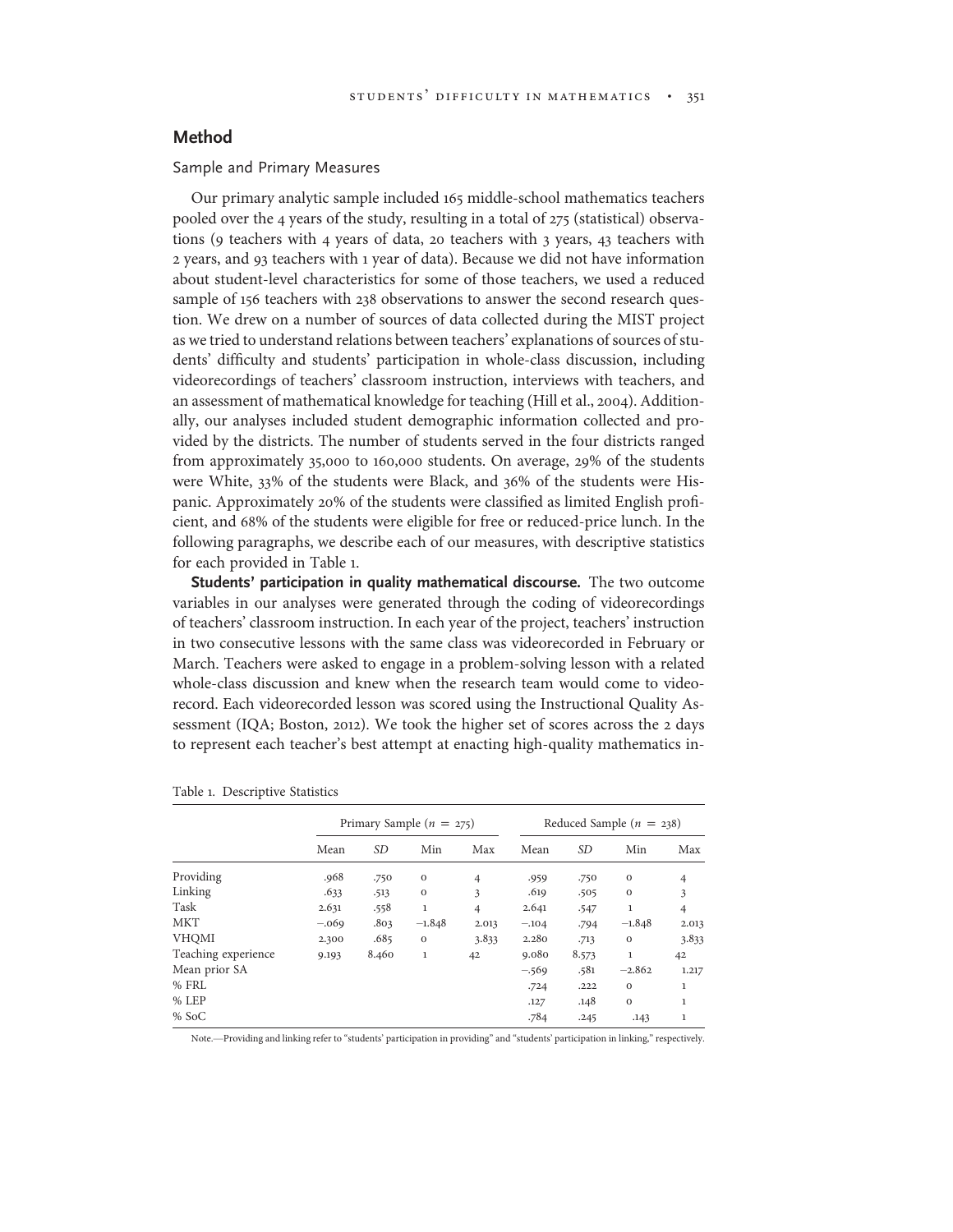struction (rather than representative of that teacher's typical instruction), and used those scores in our analysis.

The IQA consists of a series of rubrics for assessing the "academic rigor" and the quality and distribution of Accountable Talk® in instruction. The three rubrics pertaining to academic rigor are based on the Mathematical Tasks Framework (Stein et al., 1996) and aim to assess the level of cognitive demand over the course of the lesson. Of the five rubrics that attend to Accountable Talk®, we focused on the three pertaining to students' contributions to the whole-class discussion: the extent to which (a) students provide accounts of their reasoning (student providing), (b) students link to and build on each other's ideas (student linking), and (c) all students participate in class discussion (participation). With respect to reliability, the average percent agreement across the three student-focused Accountable Talk® rubrics for the 4 years was 72.8%, with an average kappa score (J. Cohen, 1960) of 0.49. Prior work suggests that these levels are sufficient to discern differences in learning opportunities for students (Hartmann, Barrios, & Wood, 2004), especially given the measures' complexity.

The IQA's student providing and linking rubrics have five levels each, scored 0–4: (0) no whole-class discussion; (1) no student providing or linking; (2) providing procedural accounts of reasoning (e.g., describing steps taken or calculations performed) or superficial linking; (3) a few strong efforts to provide conceptual accounts of reasoning or link ideas; and (4) consistent strong efforts to provide conceptual reasoning or link ideas. The Participation rubric accounts for the distribution of participation by representing the percentage of students who participated in the whole-class discussion: (0) no whole-class discussion; (1) at most 25% of the students participating; (2) 26%–50% of students participating; (3) 51%–75% of students participating; and (4) 76%–100% of students participating.

Because we were interested in students' participation in quality mathematical discourse, we weighted each of the student-providing and student-linking scores by the participation score, which accounted for the distribution of students' discourse. We call these weighted measures "students' participation in providing" and "students' participation in linking." Figure 1 shows the frequencies for each of the weighted scores. As demonstrated in the figure, scores for students' participation in providing were more normally distributed than scores for students' participation in linking, which were more skewed to the right. However, the most frequent score for both measures was 0.5.

**Cognitive demand of classroom activity.** Certain types of tasks (e.g., those that are cognitively demanding and provide opportunities for sense-making) likely lend themselves to better whole-class discussion (Franke et al., 2007). We controlled for potential differences in cognitive demand of classroom activity by including the mean of scores on the two IQA academic rigor rubrics pertaining to the cognitive demand of tasks: task potential (the task "as written") and task implementation (the task "as enacted"). We refer to the combined variable simply as "Task." Scores on both rubrics range from 1 to 4, with lower levels representing memorization or using procedures without conceptual connections and higher levels representing genuine inquiry or connecting procedures to conceptual ideas (Boston, 2012; Stein et al., 1996).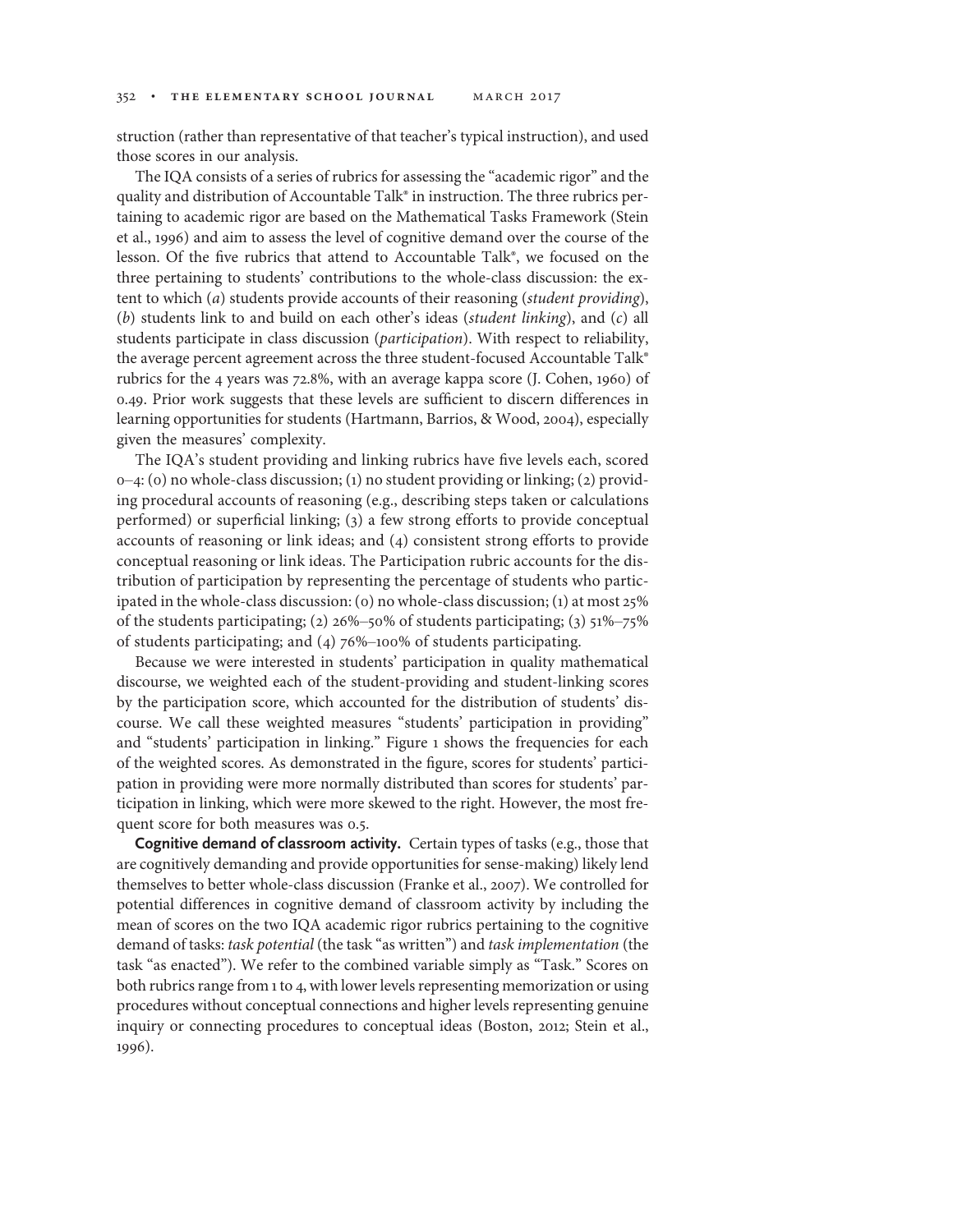

# **Frequencies of Students' Participation in Quality Mathematical Discourse**

Figure 1. Frequencies of students' participation in quality mathematical discourse: combined, weighted scores for students' participation in providing and students' participation in linking.

Explanations of sources of students' difficulty in mathematics. Our assessment of how teachers explained sources of students' difficulty in mathematics (hereafter referred to as "explanations of difficulty") was interview based (Jackson et al., in press). As part of the interviews in the larger study we asked questions like, "When your students don't learn as expected, what do you find are typically the reasons?" We also asked teachers to describe the challenges they face, which often provided insight into how they explained student difficulty. For example, they often described students' behavior, a lack of basic skills, students' home lives, or a lack of student motivation.

All interviews were transcribed, and all transcripts were coded using a qualitative data analysis program, NVIVO. Coders searched transcripts for specific questions and keywords pertaining to teachers' explanations of difficulty. One coding decision we faced was determining how to unitize (Campbell, Quincy, Osserman, & Pedersen, 2013), or chunk the text into meaningful, codable parts. In semistructured interviews, it is often the case that relevant ideas (e.g., an explanation regarding a source of difficulty) unfold over the course of multiple turns of talk (Campbell et al., 2013). Therefore, in an effort to ensure coders were coding the same unit of text, we aimed to code at the unit of a turn of talk. However, within NVIVO, we also captured whatever relevant text we used to make sense of a particular talk turn.

For each relevant passage, coders assigned a code of"productive"(explaining students' difficulty as a relation between student(s) and instructional and/or schooling opportunities); "unproductive" (attributing students' difficulty to an inherent property of students and/or as produced in relation to something other than instructional opportunities); or "mixed" (wavering between the two previous kinds of explanations). (See App. Table A1 for an abbreviated coding scheme with examples of coded explanations of difficulty.) If all coded passages were categorized as unproductive, the interview was coded as unproductive. If all coded passages were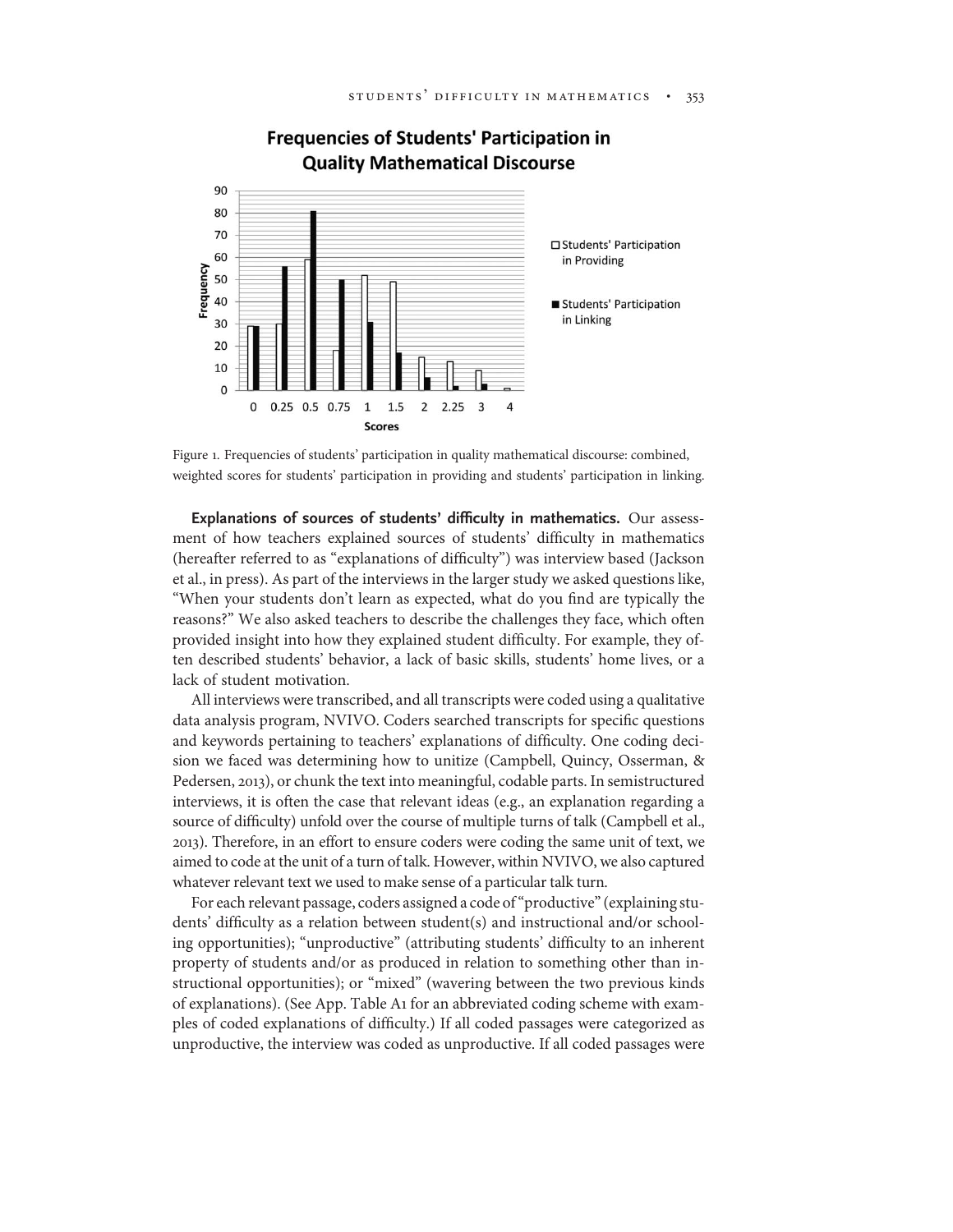considered productive, the interview coded as productive. The interview was coded as mixed if either all coded passages were categorized as mixed, or if there was a combination of productive and unproductive passages.

Coders were doctoral students and were required to reach at least 80% exact agreement at the interview level with previously scored transcripts before coding new transcripts. The instrument developer (the third author) double coded 20% of the interview transcripts to check for ongoing reliability, and the overall exact agreement rate was 71.7% (kappa 0.506). Some teachers in the larger MIST study are missing a code for explanations of difficulty, mostly due to the fact that interviewers did not probe regarding teachers' explanations of difficulty to sufficient depth to make a coding judgment.<sup>1</sup> Because teachers' explanations of sources of students' difficulty are central to our analysis, we limited our sample to the teacher observations with coded explanations of difficulty. Of the teacher observations with explanations of difficulty scores, 33% were scored as unproductive, 40% were scored as mixed, and 27% were scored as productive.

Mathematical knowledge for teaching. Mathematical knowledge for teaching (MKT) is mathematics content knowledge specific to the work of teaching (Ball, Thames, & Phelps, 2008). There is evidence that MKT influences teachers' instructional practice (Charalambous, 2010; Copur-Gencturk, 2015; Hill et al., 2008). In March of each year of the larger study, we assessed all participating teachers' MKT by using a pencil-and-paper instrument developed by the Learning Mathematics for Teaching Project (Hill et al., 2004). For our analysis, we used a combined average of developer-provided item response theory scale scores from two subtests (number concepts and operations; and patterns, functions, and algebra) to form a single MKT score for each participating teacher in each study year.

Vision of high-quality mathematics instruction. A teacher's instructional vision is a dynamic conception and articulation of (future) practice. It can be viewed as an indication of the extent to which teachers have appropriated conceptual tools for teaching (Grossman, Smagorinsky, & Valencia, 1999) such as those introduced in professional development settings, and has been shown to relate to aspects of teachers' practice (Munter, 2015; Wilhelm, 2014). We assessed the sophistication of teachers' visions of high-quality mathematics instruction (VHQMI; Munter, 2014) in the January interviews by asking a series of interview prompts and coding the responses with leveled rubrics. Specifically, participants were asked what they would look for when observing a mathematics teacher's instruction to determine whether the instruction was of high quality. Depending on the breadth of their responses, participants were then asked a series of follow-up probes specific to our coding dimensions, which included the role of the teacher, discourse, and mathematical tasks (see Munter [2014] for more details). The number of score levels vary by rubric, but, in general, scores should be considered as ranging from 0 to 4, with directionality roughly mirroring that of the IQA. All interviews were transcribed and coded by research team members, with weekly reliability checks performed by the first two authors (maintaining an overall rate of exact agreement of 80% across all years combined). To estimate participants' VHQMI, we calculated the mean across all dimensions on which their transcripts were scored.

Years of experience teaching mathematics. Previous studies suggest that teachers' mathematics teaching experience influences their instructional practices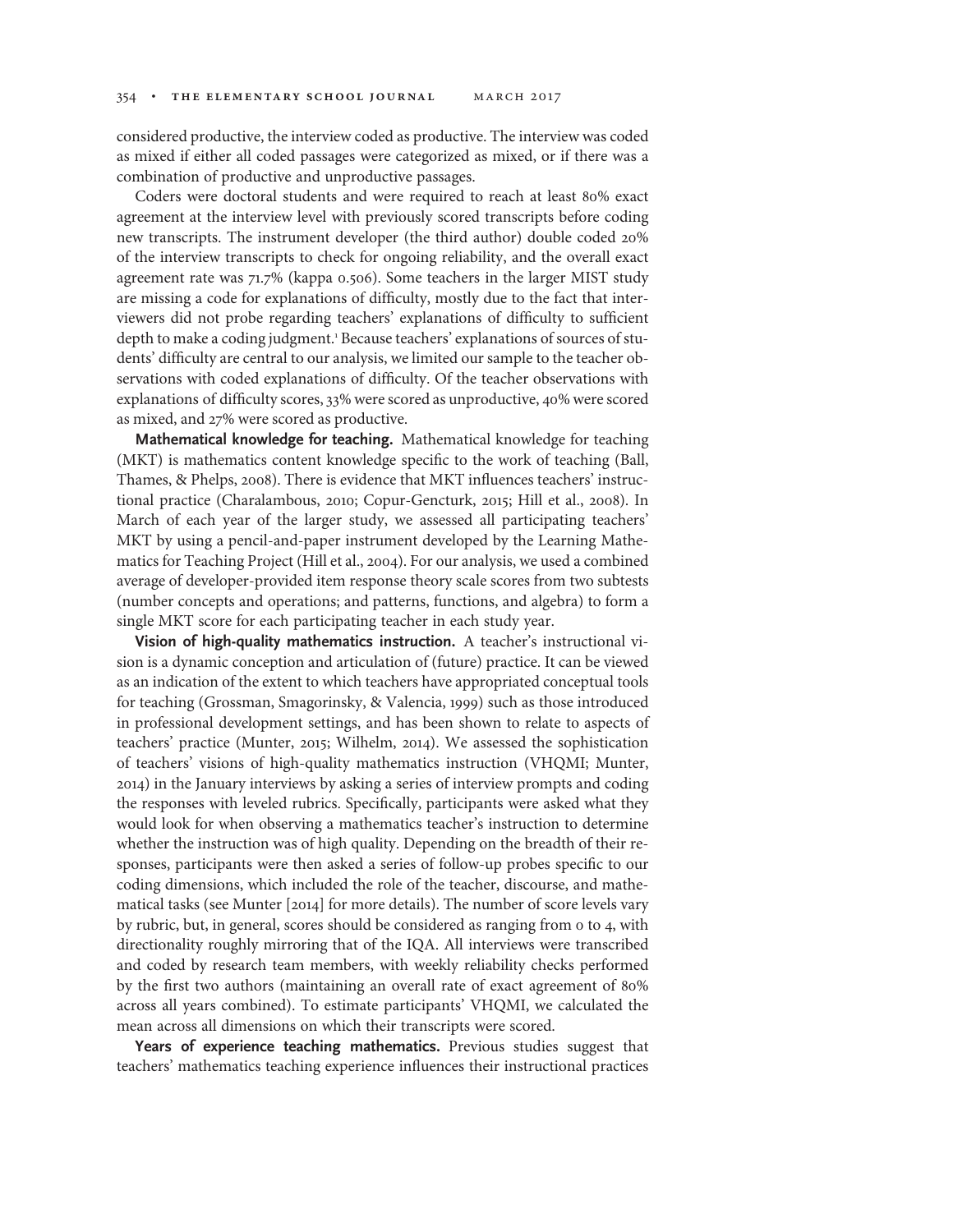(Charalambous, 2010; Escudero & Sánchez, 2007; Remillard & Bryans, 2004). Therefore, to control for the influence of teaching experience on students' participation in quality mathematical discourse, we included teachers' number of years of experience teaching mathematics.

Student-level characteristics. It is reasonable to assume that the relation between teachers' explanations of sources of students' difficulty in mathematics and students' opportunities to learn in a given classroom might vary based on whether there are indeed students who have previously had some difficulty with mathematics. One proxy for students' past difficulties—about which teachers may have knowledge—is the class mean score on the previous school year's state standardized test (mean student achievement [SA]).

Further, when teachers describe subgroups of students who struggle in mathematics class, they often include students who live in poverty, students for whom English is their second language, and/or students of color (e.g., African American students, Latino/a students). Therefore, along with students' prior mathematics achievement, we included variables pertaining to the percentage of students in a school eligible for free or reduced-price lunch (% FRL),<sup>2</sup> the percentage of students in a class classified as limited English proficient (% LEP), and the percentage of students of color in the class (% SoC).

We used standardized versions of each in order to allow for interpretation of interaction effects. However, in the case of % SoC, because of the left-skewed distribution, we divided by a half (rather than a full) standard deviation, which means that a one-unit increase corresponds to a half of a standard deviation increase in the percentage of students of color in the class.

## Analyses

To answer our first research question, we employed a series of linear regression models to investigate how teachers' explanations of difficulty are related to both of the students' participation in quality mathematical discourse outcomes described previously: students' participation in providing and students' participation in linking. In each model, we controlled for other factors that could explain the relation between teachers' explanations of difficulty and opportunities to learn, including teachers' MKT, VHQMI, and years of experience teaching mathematics. Additionally, because teachers taught in four different school districts, we included dummy variables to account for district membership. We constructed multilevel models in order to account for the nested nature of our data: observations nested within teachers, nested within schools. In other words, there were multiple observations for some teachers over the years of the study, and multiple teachers per school.

To answer our second research question, we added information about studentlevel characteristics of the classroom, and investigated statistical interactions between those characteristics and teachers' explanations of difficulty. Prior to estimating the models, we calculated correlations between the different student-level characteristics to identify any interdependencies between the measures. Next, to test whether student-level characteristics moderate the relation between explanations of difficulty and students' participation in quality mathematical discourse, for each of the two outcomes, we estimated four models including interactions between dif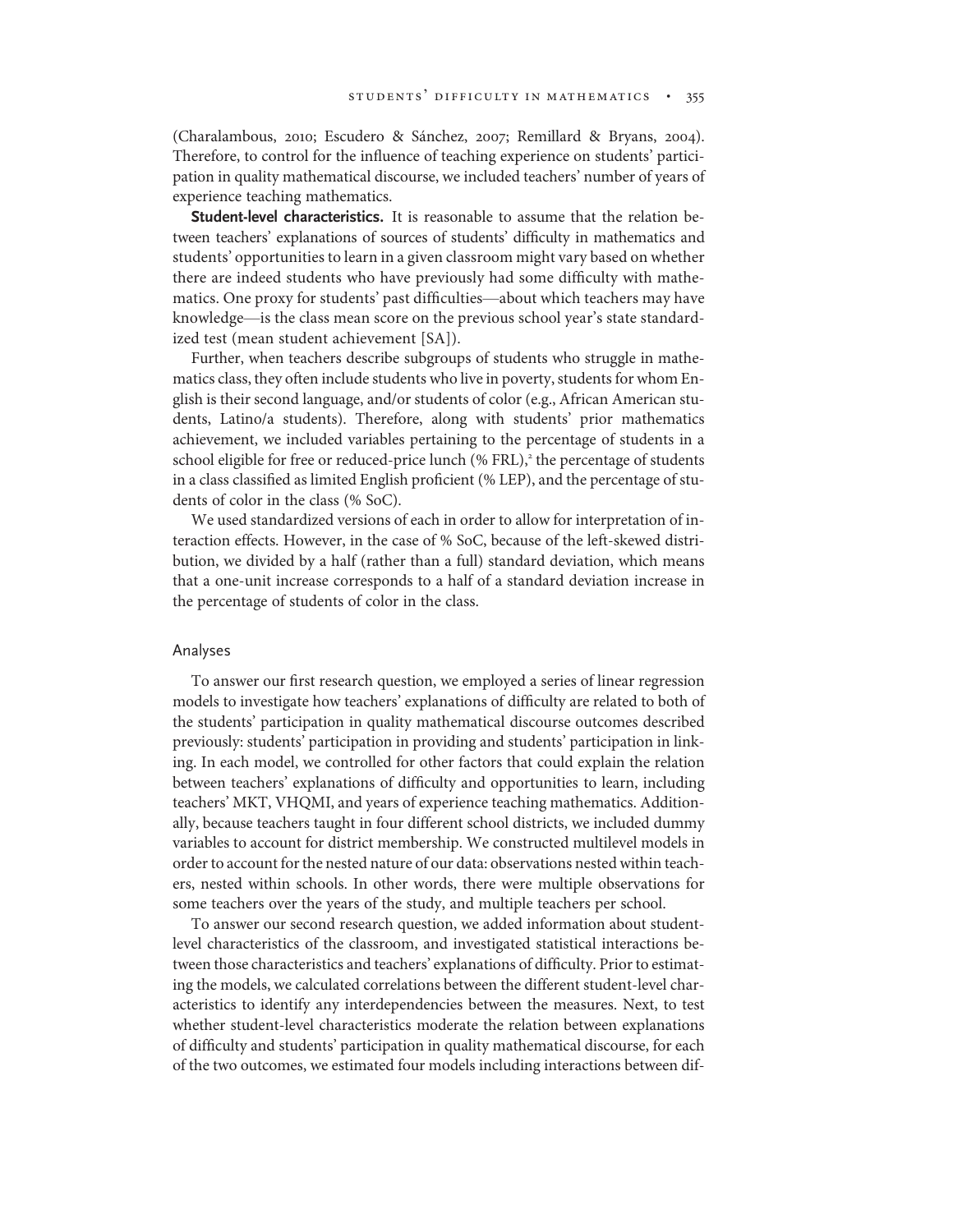ferent student-level characteristics and teachers' explanations of difficulty. We first tested the models with just the addition of the class mean score on the previous year's state standardized test, along with statistical interactions between this mean score and explanations of difficulty. If the class mean is lower than that of other classes, it may be that a greater percentage of the students have had (and perhaps are having) difficulty, in which case the relation between their teacher's explanations of difficulty and their opportunities to learn in that teacher's class might be more tightly linked.

With the last few models we tested whether the relation between teachers' explanations of difficulty and students' participation in quality mathematical discourse varies with respect to the three other student-level characteristics: percentage of students in the school eligible for free or reduced-price lunch, percentage of students in the class classified as limited English proficient, and percentage of students of color in the class. A statistically significant interaction between student characteristics and teachers' explanations of difficulty would indicate that the nature of the relation between teachers' explanations of difficulty and students' participation in quality mathematical discourse is related to the composition of students in the classroom.

## **Results**

In this section, we report the results from models addressing our research questions along with relevant correlations between variables. Our initial focus is on the relation between teachers' explanations of sources of students' difficulty in mathematics and students' participation in quality mathematical discourse. We then examine variation in that relation with respect to student-level characteristics in teachers' classes.

## Teachers' Explanations of Difficulty and Students' Participation in Quality Mathematical Discourse

Results from the two models of the relation between teachers' explanations of difficulty and students' participation in quality mathematical discourse are given in Table 2. First, across the two models, results suggest that on average, for this sample of teachers, teachers' explanations of difficulty are significantly related to students' participation in providing ( $b = .315$ ,  $p < .05$ ) but not to students' participation in linking ( $b = 0.083$ ,  $p = 0.58$ ). In particular, student providing of reasoning was about a third of a standard deviation higher in classrooms of teachers who articulated productive explanations of difficulty than in classrooms of teachers who articulated unproductive explanations of difficulty. Of the control variables included, only the cognitive demand of the classroom activity was significantly related to either outcome: teachers who chose and implemented tasks with higher cognitive demand tended to have better student participation in quality mathematical discourse. Teachers' MKT and VHQMI were not significantly related to students' participation in quality mathematical discourse, the meaning and significance of which we elaborate on in the Discussion section.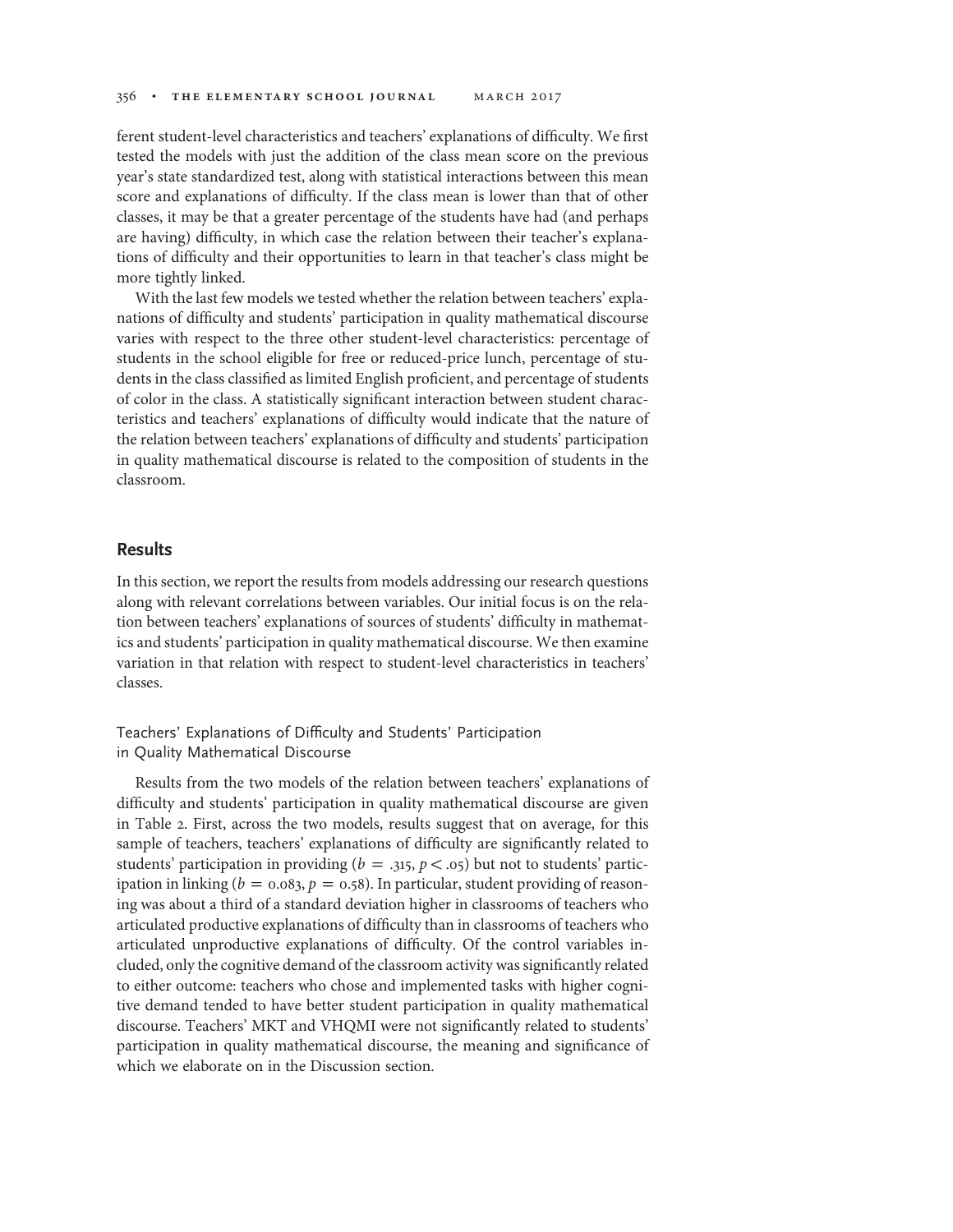|                          | Providing           |      | Linking    |      |  |
|--------------------------|---------------------|------|------------|------|--|
|                          | Coef.               | SE   | Coef.      | SE   |  |
| Mixed exp. of difficulty | $.257$ <sup>+</sup> | .135 | .116       | .134 |  |
| Prod. exp. of difficulty | $.315*$             | .151 | .083       | .149 |  |
| Task                     | $.481***$           | .110 | $.427***$  | .110 |  |
| <b>VHOMI</b>             | $-.080$             | .089 | .063       | .087 |  |
| <b>MKT</b>               | .038                | .085 | .073       | .082 |  |
| Teaching experience      | .002                | .008 | .007       | .007 |  |
| District B               | .184                | .202 | .078       | .232 |  |
| District C               | $-.010$             | .218 | $-.035$    | .249 |  |
| District D               | $-.032$             | .204 | .070       | .235 |  |
| Constant                 | $-1.336**$          | .420 | $-1.451**$ | .428 |  |

Table 2. Teachers' Explanations of Difficulty and Students' Participation in Quality Mathematical Discourse

 $+ p < .10.$ 

\*  $p < .05$ .

\*\*  $p < .01$ .

\*\*\*  $p < .001$ .

Variation in the Relation between Teachers' Explanations of Difficulty and Students' Participation in Quality Mathematical Discourse, by Student-Level Characteristics

Before describing results from the models of statistical interactions between student characteristics and teachers' explanations of difficulty, we examined correlations between the different student-level characteristics in our sample. We found that mean student achievement was negatively correlated with % FRL, % LEP, and % SoC ( $r = -.24$ ,  $r = -.35$ , and  $r = -.35$ , respectively). Relatedly, % FRL, % LEP, and % SoC are all positively correlated. For the most part, the magnitudes of the correlations are not large enough to raise concerns about multicollinearity. The one exception is the correlation between the percentage of students in the class who were classified as limited English proficient and the percentage of students of color in the class ( $r = .41$ ). Therefore, we did not include those two variables together in any of the models.

Tables 3 and 4 display the results of our models examining relations between teachers' explanations of difficulty and students' participation in providing and linking, respectively. In each case, we first list results from a model including a statistical interaction between teachers' explanations of difficulty and the mean student achievement in the class (1), followed by three models that each test an interaction between teachers' explanations of sources of students' difficulty in mathematics and a particular student-level characteristic: poverty status (2), language proficiency (3), and racial/ethnic minority status (4).

Beginning with model 1 in Table 3, the significant interaction suggests that the relation between teachers' explanations of difficulty and students' participation in providing does vary based on the mean prior student mathematics achievement in the class ( $b = -.2999, p < .05$ ). This relation is depicted in Figure 2. In particular, the solid line represents teachers with unproductive explanations of difficulty and the dotted line represents teachers with productive explanations of difficulty. In comparing the differences in students' participation in providing for classrooms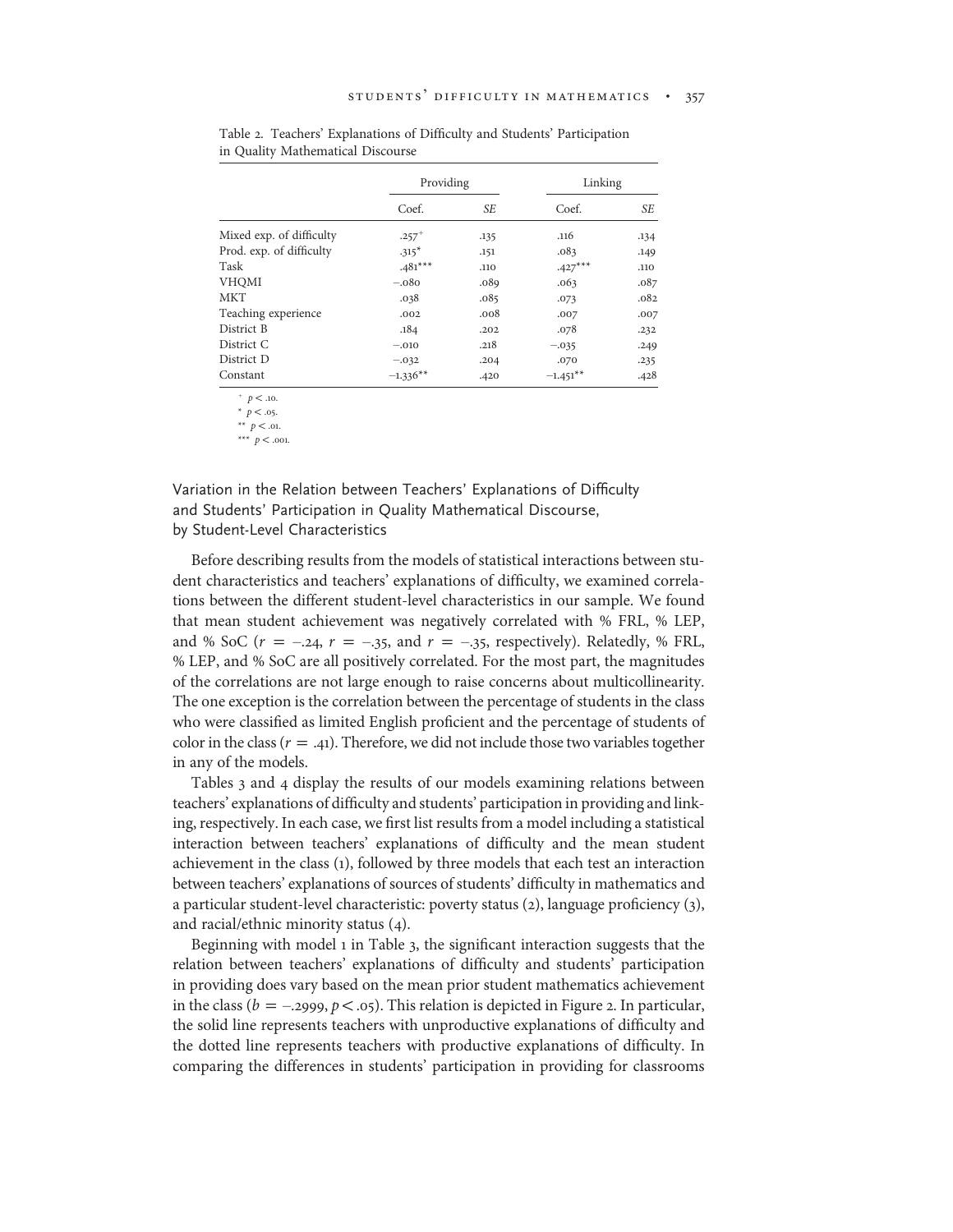|                         | (1) Prior Achievement |        | $(2)$ % FRL |      | $(3)$ % LEP |           | $(4)$ % SoC |      |
|-------------------------|-----------------------|--------|-------------|------|-------------|-----------|-------------|------|
|                         | Coef.                 | SE     | Coef.       | SE   | Coef.       | <b>SE</b> | Coef.       | SE   |
| Mixed exp. of diff.     | $.248 +$              | .145   | $.247 +$    | .145 | .245        | .143      | .226        | .144 |
| Prod. exp. of diff.     | $.331*$               | .162   | $.340*$     | .162 | .237        | .163      | .266        | .162 |
| Mean SA                 | .089                  | .098   | .090        | .099 | .064        | .107      | .061        | .105 |
| Mixed $\times$ mean SA  | $-.089$               | .150   | $-.096$     | .151 | $-.072$     | .157      | $-.064$     | .155 |
| Prod. $\times$ mean SA  | $-.299*$              | .150   | $-.346*$    | .164 | $-.148$     | .160      | $-.136$     | .162 |
| S. char.                |                       |        | $-.004$     | .116 | $-.051$     | .109      | $-.027$     | .161 |
| Mixed $\times$ S. char. |                       |        | $-0.09$     | .150 | .051        | .155      | .046        | .149 |
| Prod. $\times$ S. char. |                       |        | $-.101$     | .176 | $.360*$     | .149      | $.214*$     | .181 |
| Task                    | $.434***$             | .120   | $.430***$   | .122 | $.424***$   | .120      | $.438***$   | .119 |
| <b>VHQMI</b>            | $-.014$               | .094   | $-.022$     | .097 | $-.004$     | .093      | .004        | .093 |
| <b>MKT</b>              | .034                  | .091   | .020        | .093 | .038        | .091      | .058        | .092 |
| Teaching experience     | .003                  | .008   | .003        | .008 | .003        | .008      | .004        | .008 |
| District B              | .346                  | .220   | .341        | .220 | $-439$      | .234      | .309        | .235 |
| District C              | .192                  | .240   | .204        | .245 | .219        | .240      | .147        | .264 |
| District D              | .152                  | .224   | .157        | .226 | .233        | .244      | .254        | .282 |
| Constant                | $-1.539**$            | $-457$ | $-1.508**$  | .462 | $-1.583***$ | .452      | $-1.589***$ | -453 |

Table 3. Variation in How Teachers' Explanations of Difficulty Relate to Students' Participation in Providing, by Student-Level Characteristic

 $p < .10$ .

\*  $p < .05$ .

\*\*  $p < .01$ .

\*\*\*  $p < .001$ .

Note.—Exp. of diff. = explanations of difficulty; S. char. = student characteristic and is % FRL in column 2, % LEP in column 3, and % SoC in column 4.

|                         |                               |      | $(2)$ % FRL |      | $(3)$ % LEP |      | $(4)$ % SoC |      |
|-------------------------|-------------------------------|------|-------------|------|-------------|------|-------------|------|
|                         | (1) Student Prior Achievement |      |             |      |             |      |             |      |
|                         | Coef.                         | SE   | Coef.       | SE   | Coef.       | SE   | Coef.       | SE   |
| Mixed exp. of diff.     | .050                          | .140 | .048        | .140 | .058        | .137 | .043        | .138 |
| Prod. exp. of diff.     | .139                          | .155 | .142        | .156 | .045        | .155 | .097        | .155 |
| Mean SA                 | $-.026$                       | .094 | $-.021$     | .095 | $-.050$     | .103 | $-.081$     | .100 |
| Mixed $\times$ mean SA  | .006                          | .144 | $-.004$     | .145 | .049        | .151 | .053        | .149 |
| Prod. $\times$ mean SA  | $-.211$                       | .143 | $-.251$     | .157 | $-.046$     | .151 | $-.081$     | .156 |
| S. char.                |                               |      | .012        | .114 | $-.041$     | .107 | $-.091$     | .161 |
| Mixed $\times$ S. char. |                               |      | $-.025$     | .147 | .123        | .149 | .056        | .143 |
| Prod. $\times$ S. char. |                               |      | $-.095$     | .168 | $.390**$    | .143 | $.179*$     | .173 |
| Task                    | $.421***$                     | .116 | $.420***$   | .118 | $.412***$   | .115 | $.430***$   | .116 |
| <b>VHOMI</b>            | .129                          | .090 | .125        | .093 | .136        | .089 | .138        | .090 |
| <b>MKT</b>              | .102                          | .086 | .093        | .088 | .110        | .085 | .112        | .087 |
| Teaching experience     | .006                          | .008 | .005        | .008 | .005        | .008 | .007        | .008 |
| District B              | .239                          | .254 | .236        | .254 | .369        | .264 | .284        | .272 |
| District C              | .195                          | .274 | .201        | .279 | .223        | .272 | .263        | .303 |
| District D              | .319                          | .258 | .322        | .261 | .452        | .275 | .257        | .314 |
| Constant                | $-1.751***$                   | .458 | $-1.732***$ | .462 | $-1.817***$ | .451 | $-1.804***$ | .457 |

Table 4. Variation in How Teachers' Explanations of Student Difficulty Relate to Students' Participation in Linking, by Student-Level Characteristic

 $+ p < .10.$ 

\*  $p < .05$ .

\*\*  $p < .01$ . \*\*\*  $p < .001$ .

Note.—Exp. of diff. = explanations of difficulty; S. char. = student characteristic and is % FRL in column 2, % LEP in column 3, and % SoC in column 4.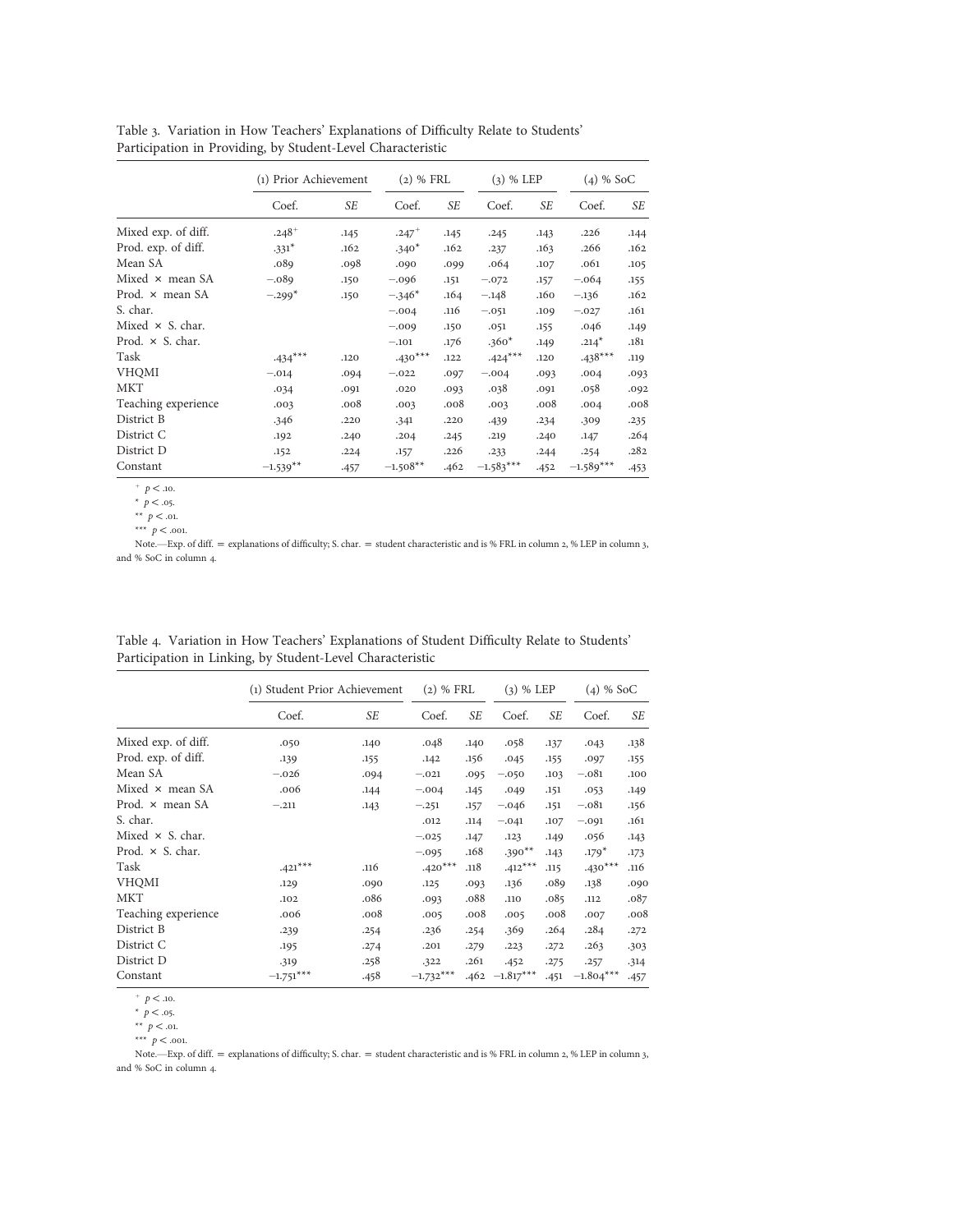

Figure 2. Mean student achievement moderates the relation between students' participation in providing and teachers' explanations of difficulty.

with students whose prior achievement is 1 standard deviation below the mean, classrooms of teachers who articulated productive explanations of difficulty had significantly better participation in providing than those of teachers who articulated unproductive explanations of difficulty. That difference diminishes as the mean prior student achievement increases (as indicated by the negative coefficient for the interaction variable and the negative slope of the dotted line). In other words, teachers' explanations of difficulty are not related to differences in students' participation in providing when they teach in classrooms in which most students have previously been successful on standardized mathematics assessments. This suggests that the relation between teachers' explanations of sources of students' and students' participation in providing varies based on the prior achievement of students in the class.

The next three columns in Table 3 display the results of our models testing for relations between students' participation in providing and whether teachers' explanations of difficulty vary depending on students' poverty status (2), students' language proficiency (3), and classroom racial/ethnic composition (4). Results suggest that there is not a significant interaction between teachers' explanations of difficulty and the percentage of students eligible for free or reduced-price lunch, but that there is variation in the relation between teachers' explanations of difficulty and students' participation in providing based on the percentage of students classified as limited English proficient and the percentage of students of color. We offer possible interpretations of these results in the Discussion section.

In both of the latter two models, the significant interaction between teachers' explanations of difficulty and prior student achievement (detected with model 1) disappears and is replaced by a significant interaction between teachers' explanations of difficulty and either the percentage of students classified as limited English proficient (model 3), or the percentage of students of color in the class (model 4). This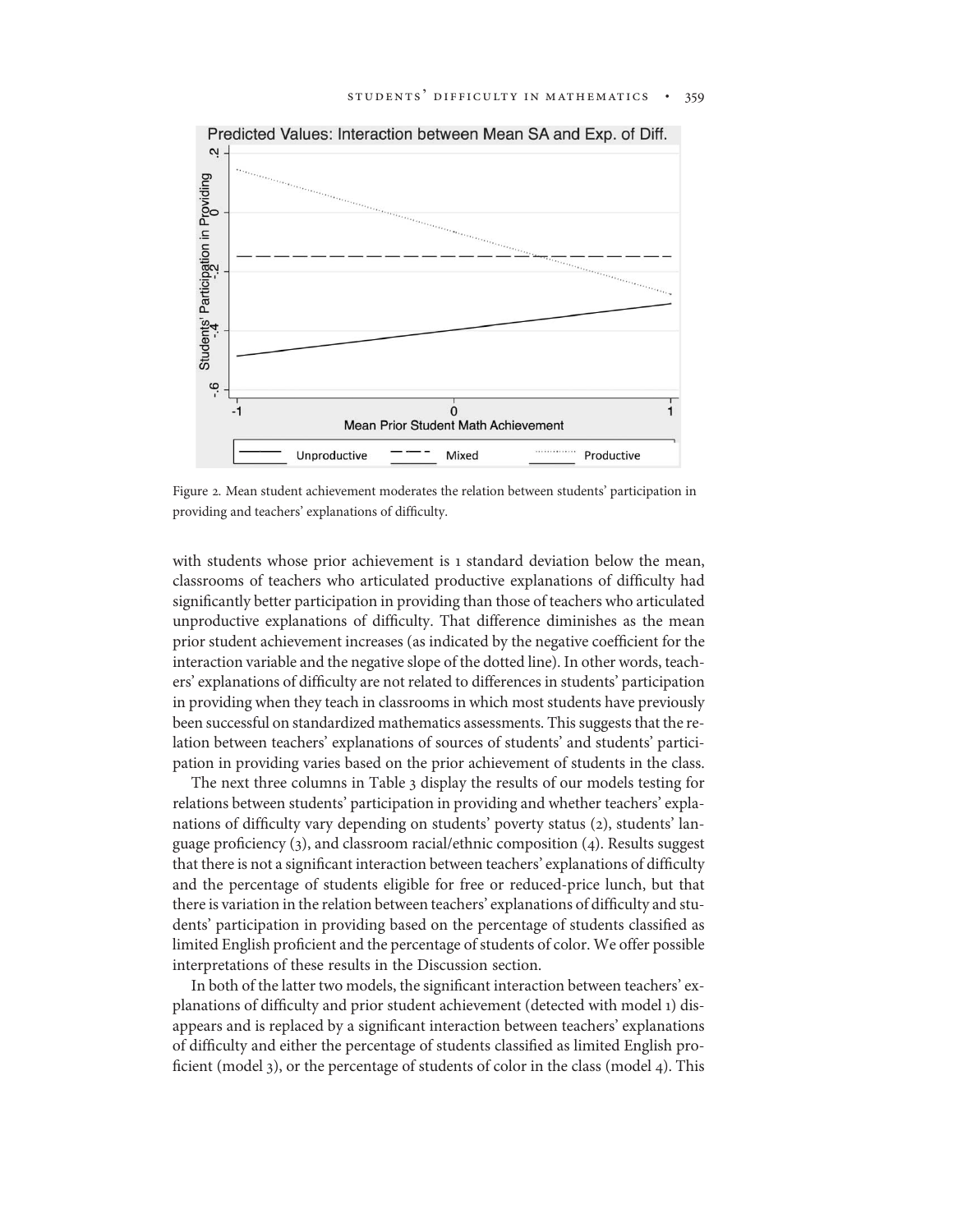suggests that perhaps what manifested as variation in the relation between teachers' explanations of difficulty and students' participation in providing based on prior student achievement may have actually been attributable to these other student characteristics. For both of these student characteristics, as the percentage of students in the subgroup increases, the relation between teachers' explanations of difficulty and participation in providing increases (% LEP:  $b = .360, p < .05$ ; % SoC:  $b =$ .214,  $p < .05$ ). For example, at the mean percentage of limited English proficient students in the class (12.7%), teachers' explanations of difficulty are not significantly related to participation in providing, but at 1 standard deviation above the mean (27.5%), explanations of difficulty are significantly related to participation in providing. Specifically, the results suggest that, on average, in classrooms with 27.5% of their students classified as limited English proficient, students' participation in providing is just over a third of a standard deviation better for teachers who articulated productive explanations of difficulty than for teachers who articulated unproductive explanations of difficulty. Also, at the mean percentage of students of color in the class (78.4%), teachers' explanations of difficulty are not significantly related to students' participation in providing, but at half a standard deviation above the mean (90.7%), teachers' explanations of difficulty are significantly related to participation in providing. This finding suggests that, on average, in classrooms with at least 90.7% of students of color, students' participation in providing is nearly a fifth of a standard deviation better for teachers who articulated productive explanations of difficulty than for teachers who articulated unproductive explanations of difficulty. More generally, we find that the relation between teachers' explanations of difficulty and students' participation in providing is stronger in classrooms with higher percentages of historically underserved students.

In Table 4, we report the results from a parallel set of analyses that we conducted for students' participation in linking. Recall that in the original model for students' participation in linking, we did not find a significant relation between teachers' explanations of difficulty and participation in linking. First, as shown in column 1 of Table 4, we also did not find that the relation between teachers' explanations of difficulty and participation in linking varied significantly by prior student achievement ( $b = -.211$ ,  $p = .142$ ). As with participation in providing, the relation also did not vary for the percentage of students eligible for free or reduced-price lunch. However, we found significant interactions for both the percentage of students in the classroom classified as limited English proficient and the percentage of students of color (% LEP:  $b = .390, p < .01;$  % SoC:  $b = .179, p < .05$ ). This suggests that for the average teacher in our sample, teachers' explanations of difficulty were not significantly related to students' participation in linking, but when we consider the composition of the students in the classroom, teachers' explanations of difficulty were significantly related to students' participation in linking in classrooms with larger percentages of students from historically underserved populations.

## **Discussion**

For years, a key factor of interest in linking teaching and learning in mathematics education research has been "opportunity to learn" (Hiebert & Grouws, 2007). Al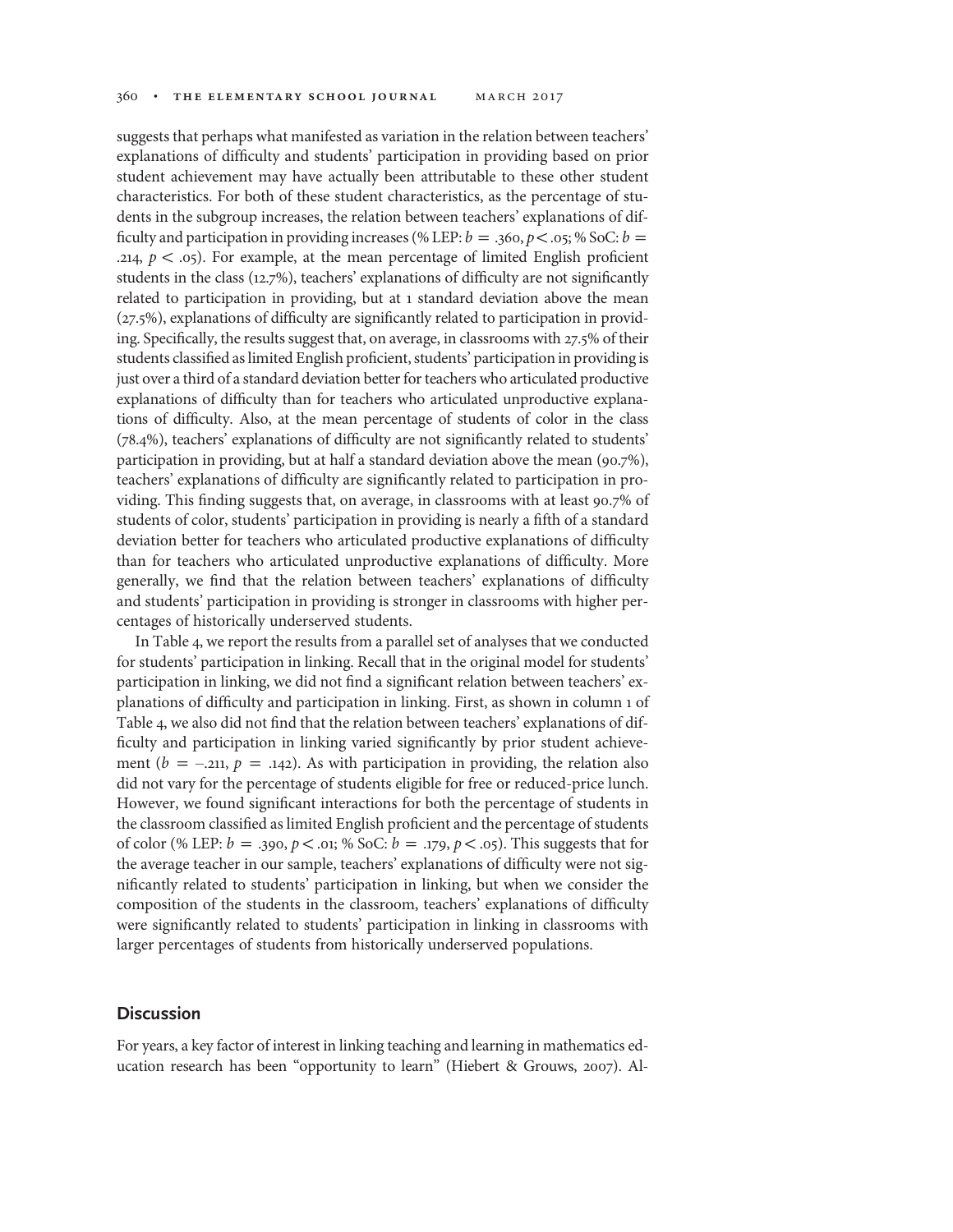though the measures of students' contributions we used in our analyses—communicating one's reasoning ("students' participation in providing") and drawing connections among strategies and representations ("students' participation in linking")—do not capture all that high-quality mathematics instruction entails, they do represent two such opportunities that, at least since 1989 and the promotion of its "equity principle," the NCTM (1989) has argued that all students should have access to. The findings we have reported in this article suggest that whether there are more or less equitable opportunities to engage in such forms of mathematical reasoning is related to teachers' explanations of sources of students' difficulty in mathematics. On average, students in our sample were more likely to participate in discussions in which they and their peers provided reasoning and made connections between strategies if their teacher explained sources of student difficulty in mathematics as related to the nature of instruction or learning opportunities, rather than in terms of inherent traits of the students or due to factors outside of instruction (e.g., families, community). We view this finding as providing an important insight into the factors associated with teachers' enactment of practices that afford important learning opportunities to all of their students.

Before discussing our findings further, we acknowledge a number of limitations of our study. First, whereas we identified a relation between teachers' explanations of students' difficulty and students' participation in quality mathematical discourse, we do not mean to imply any directionality in the relation. That is, we are not suggesting that teachers' explanations caused them to enact a kind of instruction (or that changes in the former would lead to changes in the latter). Indeed, the relation could very well be in the opposite direction, as the introduction of new instructional practices has been shown to be revelatory to teachers with respect to students' capabilities (see Franke et al., 2001), and such new insights could lead to reexaminations of the implications of one's prior practice. For example, through engaging in whole-class discussion with students, teachers might learn that the instructional decisions they make contribute to students' difficulty (or success) in mathematics, which could change how they explain students' difficulty. Future research might investigate how changes in instruction relate to change in teachers' explanations of students' difficulty, capitalizing on longitudinal data and qualitative data to understand the directionality of the relation.

A second limitation concerns our proxy for students' opportunity to learn students' participation in discussion in which they provide reasoning for their solutions and make connections between and to classmates' ideas. Although these are important components of rich, mathematical activity and discourse, this operationalization likely fails to capture other important opportunities for learning. For example, it would have been informative if we had included some indication of whether, perhaps in small-group work, students had opportunities for sense-making (Putnam, Lampert, & Peterson, 1990), building on current understanding (Carpenter & Lehrer, 1999), or generating and testing conjectures (Lampert, 2001)—and whether those opportunities were similarly related to teachers' explanations of difficulty. For this particular analysis, we were limited in our choice of a proxy for students' opportunity to learn because we explored relations within a larger research project that had a number of data-collection priorities. However, we used theory to choose our set of outcomes—students' participation in quality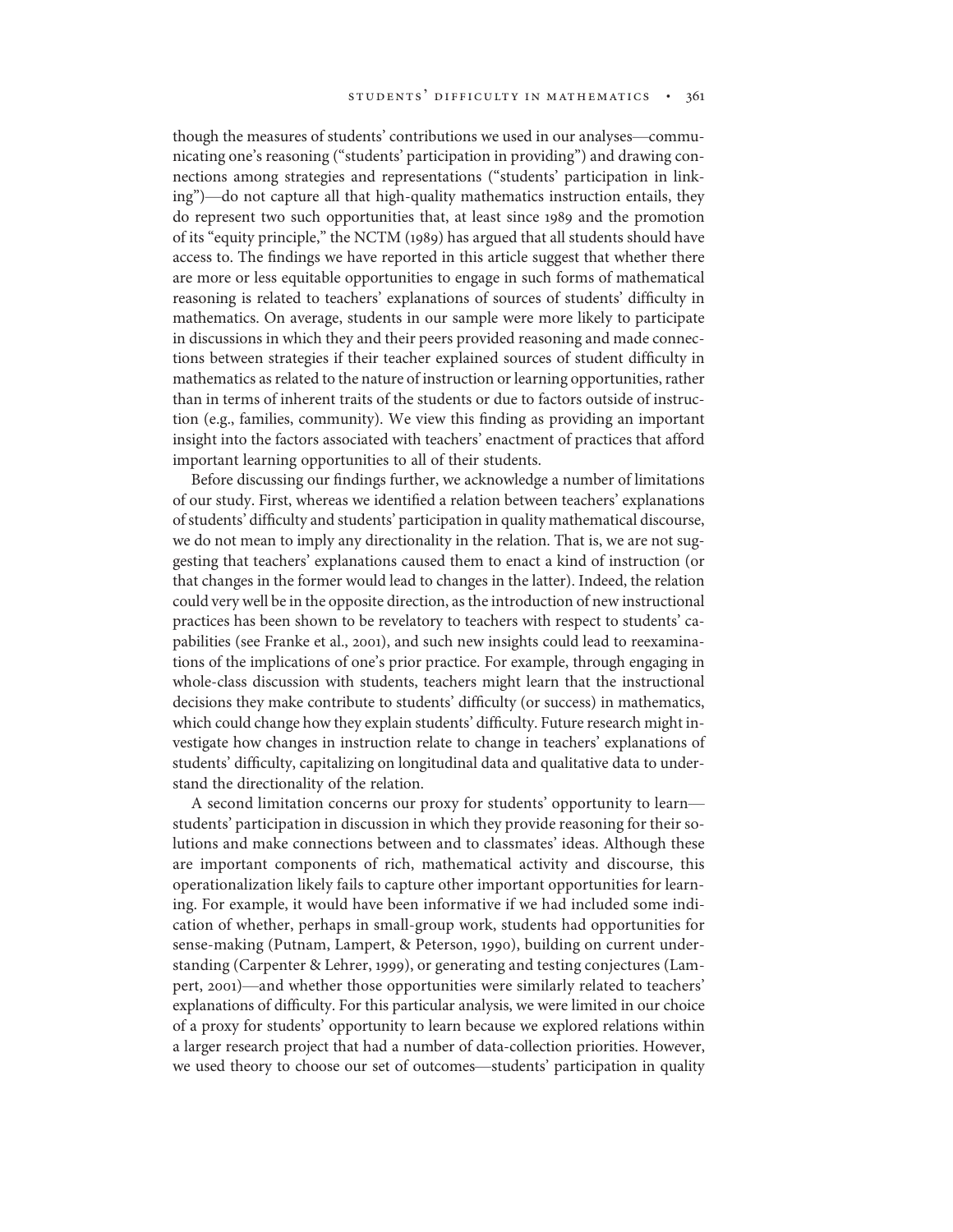mathematical discourse in the whole-class discussion—from the available set within the larger research project.

A related, third limitation concerns the level at which we addressed aspects of an opportunity gap. Our analysis focused on individual teachers' explanations of student difficulty and interactions between teachers and students within classrooms; it did not extend to ways that differences in opportunity are produced systemically or structurally (although we view these two levels as being inextricably linked). Moreover, although our study highlights important differences in learning opportunities related to race (and language and culture), we do not claim to provide insights into how racism—whether individual or structural—produces the differences.

Last, it is important to acknowledge the limits of the generalizations that can reasonably be made based on our study's sample. As previously explained, we collected our data in schools that, typical of urban districts, were serving large numbers of historically underserved populations of students, with limited resources and high teacher turnover (Darling-Hammond, 2007), but, atypically, were pursuing a vision of mathematics instruction in which all students would have regular opportunities to collaboratively make sense of, solve, and discuss challenging mathematical tasks. The relations we have identified may vary in other settings, depending on the student populations being served or the commitments to particular forms of mathematics learning and instruction, as represented in curriculum adoption, professional development support, teaching evaluation processes, and other policies or reform efforts.

## Teachers' Explanations of Students' Difficulty and (Equitable) Opportunities to Learn

Our study's main finding regarding the relation between teachers' explanations of sources of students' difficulty and students' participation in quality mathematical discourse—at least with respect to students explaining their reasoning—provides a large-scale confirmation of what previous, smaller-scale studies have suggested: that teachers' explanations of sources of students' difficulty in mathematics are related to the quality of learning opportunities they afford students. But more than this, the results of our interaction analyses suggest that, in the context of this study, the strength of this relation depends on the composition of students in the classroom with respect to race, ethnicity, and/or language status. To expand this point, we further emphasize two key findings.

First, our results provide further support for abandoning an "achievement gap" lens and focusing instead on inequities in opportunity as they relate to race and cultural background (Flores, 2007; Milner, 2011). By itself, the first interaction we tested in model 1, between teachers' explanations of difficulty and students' prior achievement, yielded interesting insights: the significant interaction term suggests that, on average, whether previously "low-achieving" students have opportunities to participate in discussions in which students provide reasoning for their solutions is related to whether their teacher explains students' difficulty in mathematics productively. If not, a lack of prior achievement may be associated with a lack of access to particular opportunities to learn. But, the results of our analyses suggest that the relation between teachers' explanations of difficulty and students' participation in providing de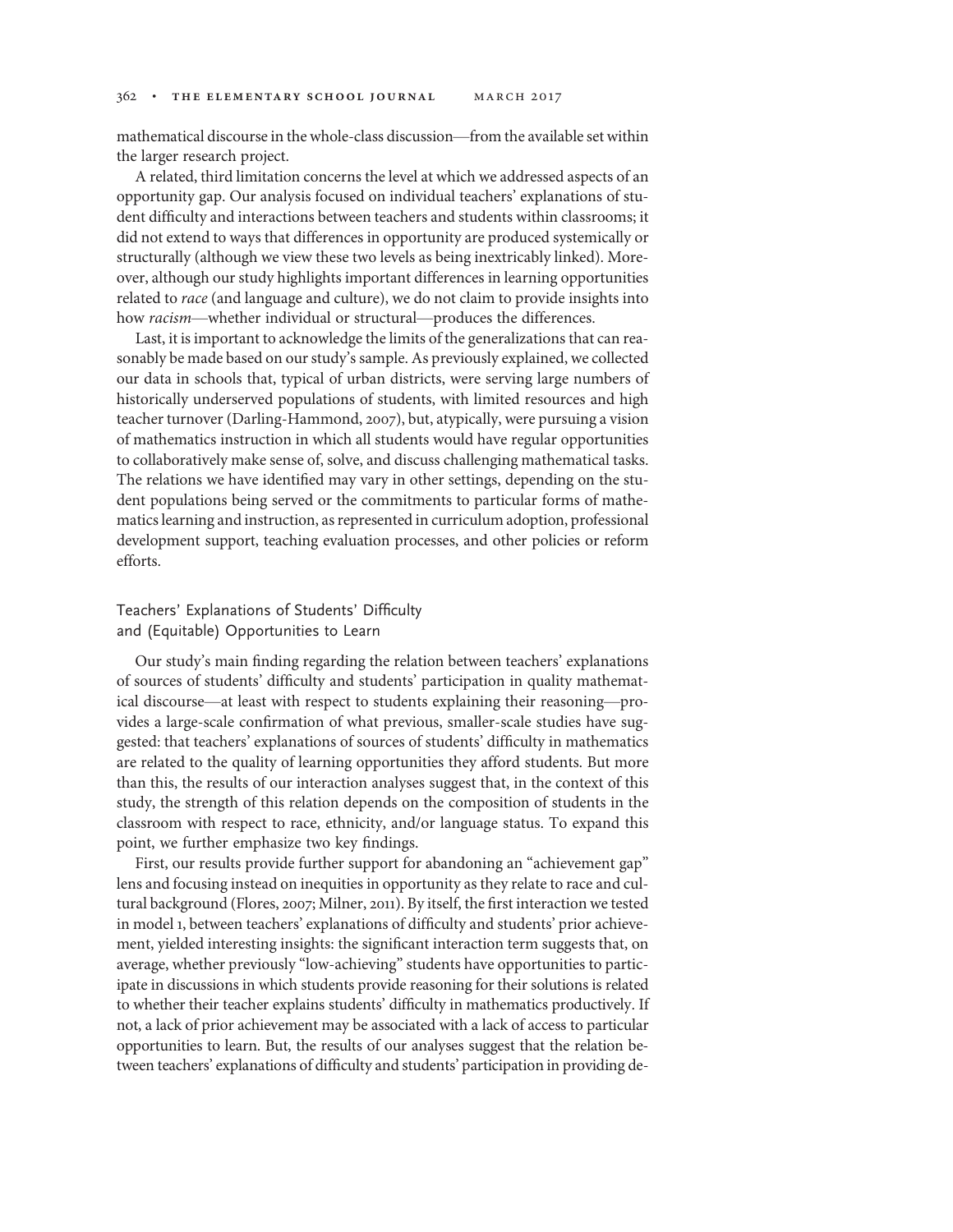pends more strongly on other student-level characteristics—classroom proportions of students of color or students identified as limited English proficient. For example, the significant interaction term in model 4 in Table 3 suggests that students in classes composed (almost) entirely of students of color were more likely to have opportunities to participate in discussions in which students provided reasoning for their solutions if their teacher articulated productive explanations of sources of their difficulty. However, in classrooms with smaller percentages of students of color, the difference in instructional practice between teachers with productive and unproductive explanations of difficulty was not as dramatic. In other words, without White students in the room, teachers' explanations of students' difficulty in mathematics—whether productive or unproductive—were, on average, more likely to be reflected in (or reflective of) their instructional practice.

A second, related finding that we wish to highlight is that the statistical interactions that we observed between teachers' explanations of difficulty and both % LEP and % SoC did not hold for % FRL; for this sample, the relation between teachers' explanations of difficulty and students' participation in quality mathematical discourse did not depend on the proportion of students in poverty, at least as measured by the percentage of students who qualify for free or reduced-price lunch. This suggests that teachers who articulated unproductive explanations of difficulty were no less likely to foster rich mathematical discussion in classrooms with high proportions of economically disadvantaged students than were teachers who articulated productive explanations of difficulty. That said, this finding could also be an artifact of the inadequate use of % FRL as a proxy for poverty (Bryk et al., 2010).

Taken together, these findings imply that teachers' explanations of sources of students' difficulty in mathematics may be more influenced by students'race or cultural background than by their economic status or even past achievement. To the extent that this is the case, it may be that the more "visible" characteristics of race and limited English proficiency, as compared to social class and prior achievement, are more likely to trigger the kind of low responsibility/low expectations–oriented instruction identified by Diamond et al. (2004).

These findings raise an important question: why was students' participation in quality mathematical discourse better in classrooms of teachers who articulated productive explanations of difficulty? Mathematics education research has identified the level of skill or support it takes to orchestrate whole-class discussions in which students provide conceptual evidence for their reasoning and connect their ideas to those of their peers and the discipline (Ball, 1993; Schoenfeld, 2011; Stein et al., 2008; Stylianides & Stylianides, 2014). However, organizing discussions that elicit and make use of student thinking to build toward a mathematical agenda likely requires that a teacher views students as capable of articulating ideas that are, indeed, worth building upon (Lampert, 2001). In other words, it could be the case teachers who articulated productive explanations of difficulty more generally viewed their students' thinking as worth understanding and building upon. Another conjecture is that those teachers who articulated productive explanations of difficulty are more likely to enact pedagogical practices that are culturally relevant (Ladson-Billings, 1995), responsive (Gay, 2000), or sustaining (Paris, 2012), and, in turn, those practices give rise to greater participation in richer mathematical discourse (Ottmar, Rimm-Kaufman, Larsen, & Berry, 2015). Or, it could be that how teachers explain students' difficulty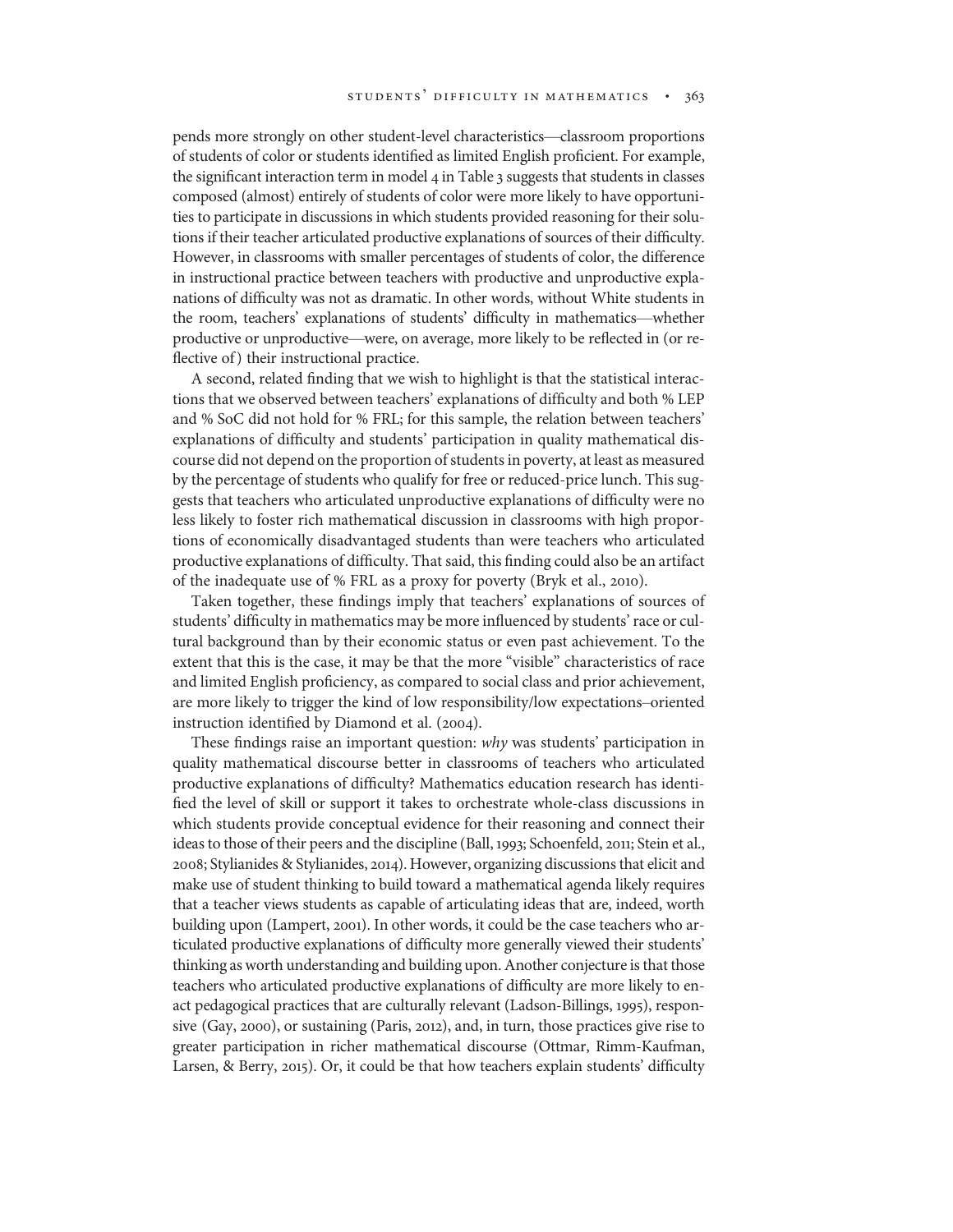in mathematics is indicative of a more general disposition with which they approach the relationships they develop with students, thereby fostering a level of trust necessary for achieving such discourse.

#### Connections to Prior Research

In addition to identifying how teachers' explanations of the sources of students' difficulty relate to students' opportunities to participate in quality discourse, our analysis confirmed and, in some cases, raised questions about existing research on relations between teacher knowledge, conceptions, and practice. First, we consistently found that students' participation in quality mathematical discourse was, on average, higher in lessons in which teachers posed cognitively demanding tasks and maintained that demand in their implementation. That engagement with such tasks—itself an important opportunity to learn—is associated with richer discussion confirms previous findings (see Stein et al., 1996), contributing further evidence for the important role of complex mathematical tasks.

Second, unlike some previous studies (see Charalambous, 2010; Hill et al., 2008), we did not find a relation between teachers' mathematical knowledge for teaching and instructional outcomes. However, we do not view this as a contradictory finding. We investigated the relation between MKT and specific aspects of a particular kind of instruction—opportunities for students to provide reasoning for their ideas or link their solution methods to others' contributions. Our findings suggest that, in the context of this study, MKT is not directly related to the extent to which students are afforded such opportunities, but our findings do not preclude the possibility that MKT is related to other aspects of instructional practice or student outcomes defined in other ways.

Similarly, we did not find that teachers' visions of high-quality mathematics instruction were related to students' participation in quality mathematical discourse. Previous research has demonstrated connections between teachers' beliefs about or conceptions of mathematics and instruction (see Lloyd, 1999; Remillard & Bryans, 2004; Stipek et al., 2001). However, our findings regarding teachers' instructional vision are not surprising, given that vision has been shown to be related more strongly to other aspects of instruction (Munter, 2015; Wilhelm, 2014) and, in particular, future change in instruction (Munter & Correnti, 2017). Still, our finding suggests that teachers' articulations of commitments to rich student discourse are not necessarily reflected in their current practice.

### Future Directions

On the whole, our findings point to a need for shifting how teachers explain the problem of students' difficulty in mathematics, particularly when serving historically underserved groups of students. Figuring out how to support such a shift will likely require further investigation of teachers' cultural and racial competence (Milner, 2003) in discipline-specific contexts, and a better understanding of and support for teachers in "building relationships for doing and learning mathematics" beyond knowing students from a cognitive standpoint (Franke et al., 2007, p. 242). Regarding the latter, it could be worthwhile to integrate into current mathematics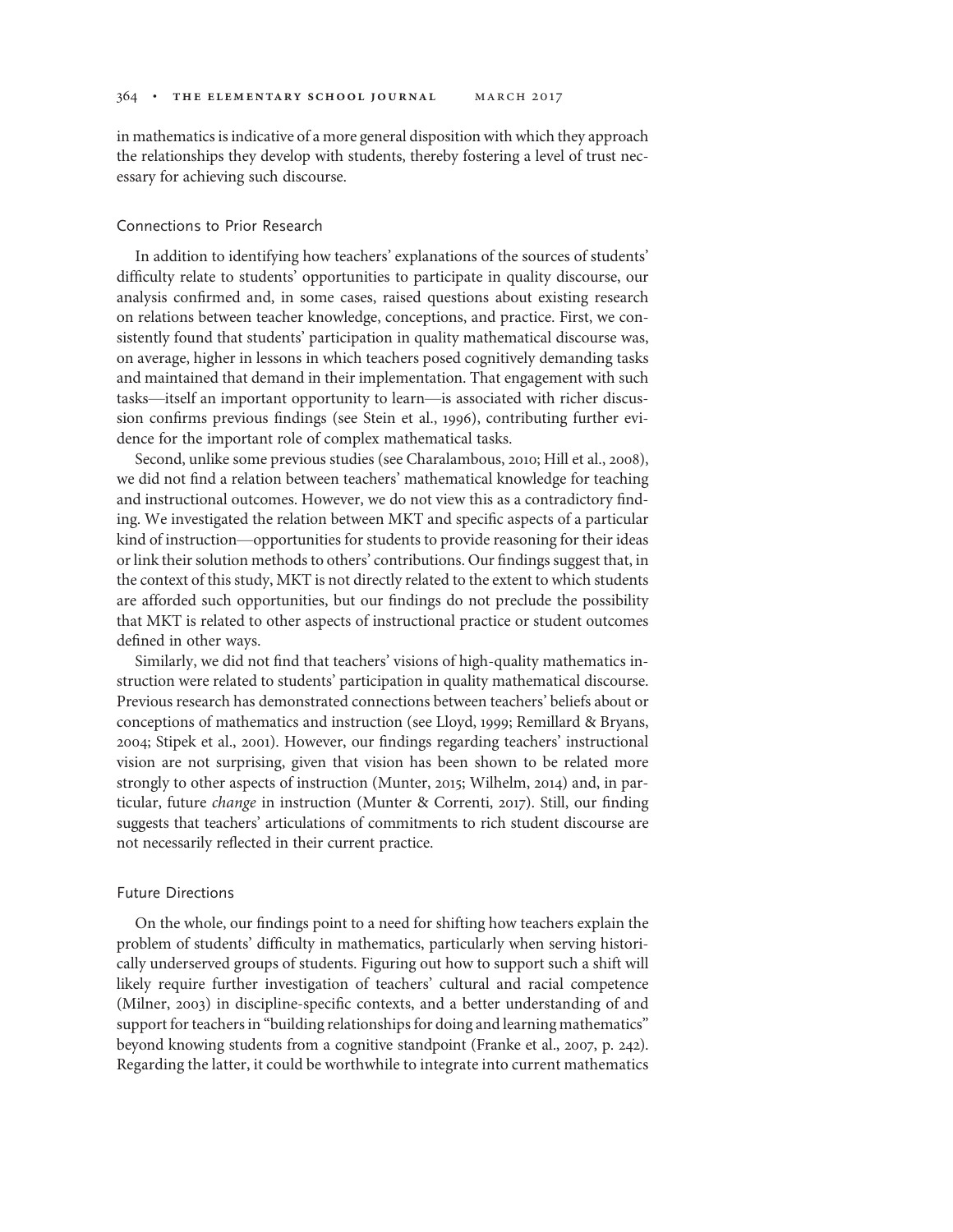instructional models the affective, relational, and emotional aspects of classroom interactions. It is possible that there is more to be leveraged from the very kinds of instructional practice that we have privileged in our analyses, which have been described as characteristic of "relationship-enhancing pedagogy" (Wallace & Chhuon, 2014, p. 958).

It is also important to keep in mind that relations such as those examined in this article play out in and are likely influenced by aspects of the organizational contexts in which teachers work. For example, Jackson (2009) attributed a charter school network's choice to focus its curriculum on memorization of mnemonic devices and procedures to the network leaders' assumption that students did not have the requisite skills and knowledge to engage in conceptually oriented mathematics. Horn (2007) illustrated how teachers jointly construct ways to make sense of and respond to students' difficulties in mathematics in the context of regularly scheduled time to collaborate (e.g., common planning time, department meetings). And, Diamond et al. (2004) identified the role of school leaders as having the potential to shape teachers' sense of responsibility for their students' learning. Together, these findings suggest that teachers' opportunities to collaborate and school leaders' instructional expectations are two aspects of the organizational context that, along with professional development, curriculum, and other policies, have potential to moderate the influence of (and ultimately shift) teachers' explanations of sources of difficulty in mathematics.

## Conclusion

Even given the limitations acknowledged above, we view the results reported in this article as providing important insights regarding the challenge of affording equitable opportunities to students to engage in rich mathematical work and talk. Our findings suggest that teachers' explanations of sources of students' difficulty in mathematics are related to students' participation in quality discourse, and that this relation is stronger with respect to the proportions of students of color and students of limited English proficiency in classrooms. These results may be, sadly, not entirely surprising. But even if they confirm what many suspected was the case, to our knowledge, this report is the first to provide large-scale empirical evidence of such relations in mathematics classrooms and may therefore serve as a catalyst for increased and more focused attention to understanding and resolving inequities in opportunities to learn mathematics.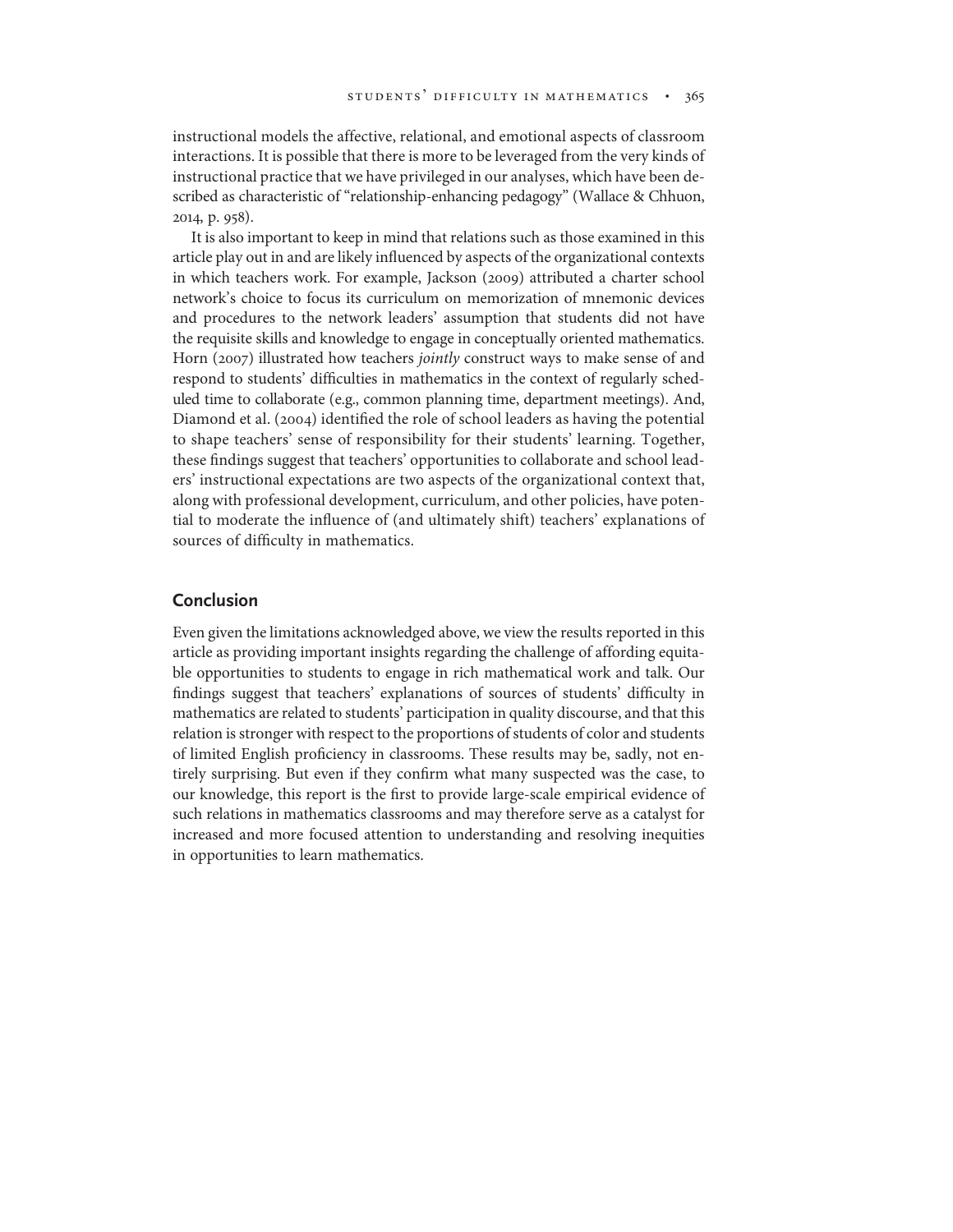## Appendix

Table A1. Abbreviated Version of Coding Scheme to Assess the Nature of Participants' Explanations Regarding the Source(s) of Students' Difficulties in Mathematics

| Code and Definition                                                                                                                                                                                                                                                                                                                                                                                                                                                                 | Example                                                                                                                                                                                                                                                                                                                                                                                                                                                                                                                                                                                                                                                                                                                                                                                                                                                                                                                                                                             |
|-------------------------------------------------------------------------------------------------------------------------------------------------------------------------------------------------------------------------------------------------------------------------------------------------------------------------------------------------------------------------------------------------------------------------------------------------------------------------------------|-------------------------------------------------------------------------------------------------------------------------------------------------------------------------------------------------------------------------------------------------------------------------------------------------------------------------------------------------------------------------------------------------------------------------------------------------------------------------------------------------------------------------------------------------------------------------------------------------------------------------------------------------------------------------------------------------------------------------------------------------------------------------------------------------------------------------------------------------------------------------------------------------------------------------------------------------------------------------------------|
| Productive<br>Student performance (e.g., failure, success,<br>engagement, interest) is described as a relationship<br>between student(s) and instructional and/or<br>schooling opportunities.                                                                                                                                                                                                                                                                                       | Interviewer: So, in your own classroom when students<br>don't learn as expected, what do you usually find<br>are the reasons?<br>Teacher: Why a kid didn't learn? Because I didn't<br>make him.<br>Interviewer: How do you make a kid learn?<br>Teacher: I don't know. That's always the problem, isn't<br>it? I, I do, and also again I, I might be different on<br>that, but I, I really feel like if a kid's not learning in<br>a classroom, it's my fault. That it's something that<br>I'm not doing. There has to be a reason. I mean, I,<br>you know, especially in the eighth grade, I mean,<br>they can learn something. There is, there's some-<br>thing they can be doing. There's some way they can<br>be doing it. And so, I mean, if a kid's just flat out<br>not learning then there's something that I need to<br>do better to make him learn and I don't always<br>know what that is, but I mean, I do put most of the<br>emphasis back on me.                      |
| Mixed<br>Participant wavers between explaining student<br>performance (e.g., failure, success, engagement,<br>interest) (1) as a relationship between student(s)<br>and instructional and/or schooling opportunities<br>and (2) as due to an inherent property of students<br>(e.g., students are lazy) and/or as produced in re-<br>lation to something other than instructional op-<br>portunities (e.g., parents don't value education,<br>therefore students don't).            | Interviewer: In your classrooms, when the students<br>do not learn as expected, what do you find are the<br>typical reasons?<br>Teacher: Probably me I don't put blame on the<br>students. I mean, I think it's a combination. They<br>have to do their part, and I have to do mine, so if<br>they're not getting it, it may, and this, this may not<br>be the best way, but I'll be honest, I look to the<br>students that are consistently successful, and if they<br>don't understand something, I know I'm doing<br>something wrong, so I need to go back, and I need<br>to think it through again or come up with a dif-<br>ferent strategy or a way of showing them to do the<br>problem. You know, if it's a kid that is consistently<br>off task and playing around or something, then I<br>might just kind of think that, "Well, they're not<br>paying attention," so, it's just kind of like what the<br>majority of the class is doing, and I kind of judge<br>off that. |
| Unproductive<br>Student performance (e.g., failure, success,<br>engagement, interest) is attributed to an inherent<br>property of students (e.g., students are lazy) and/or<br>as produced in relation to something other than<br>instructional and/or schooling opportunities (e.g.,<br>parents don't value education, therefore students<br>don't).<br>Explanation presents students' mathematical<br>capabilities as relatively stable (i.e., they are not<br>likely to change). | Interviewer: So what are some of the major chal-<br>lenges of teaching mathematics in this school?<br>Teacher: The kids already don't want to learn math.<br>They have this notion of not caring for it and<br>usually it's instilled by their parents 'cause their<br>parents didn't get it, so they think its okay that they<br>didn't get it.                                                                                                                                                                                                                                                                                                                                                                                                                                                                                                                                                                                                                                    |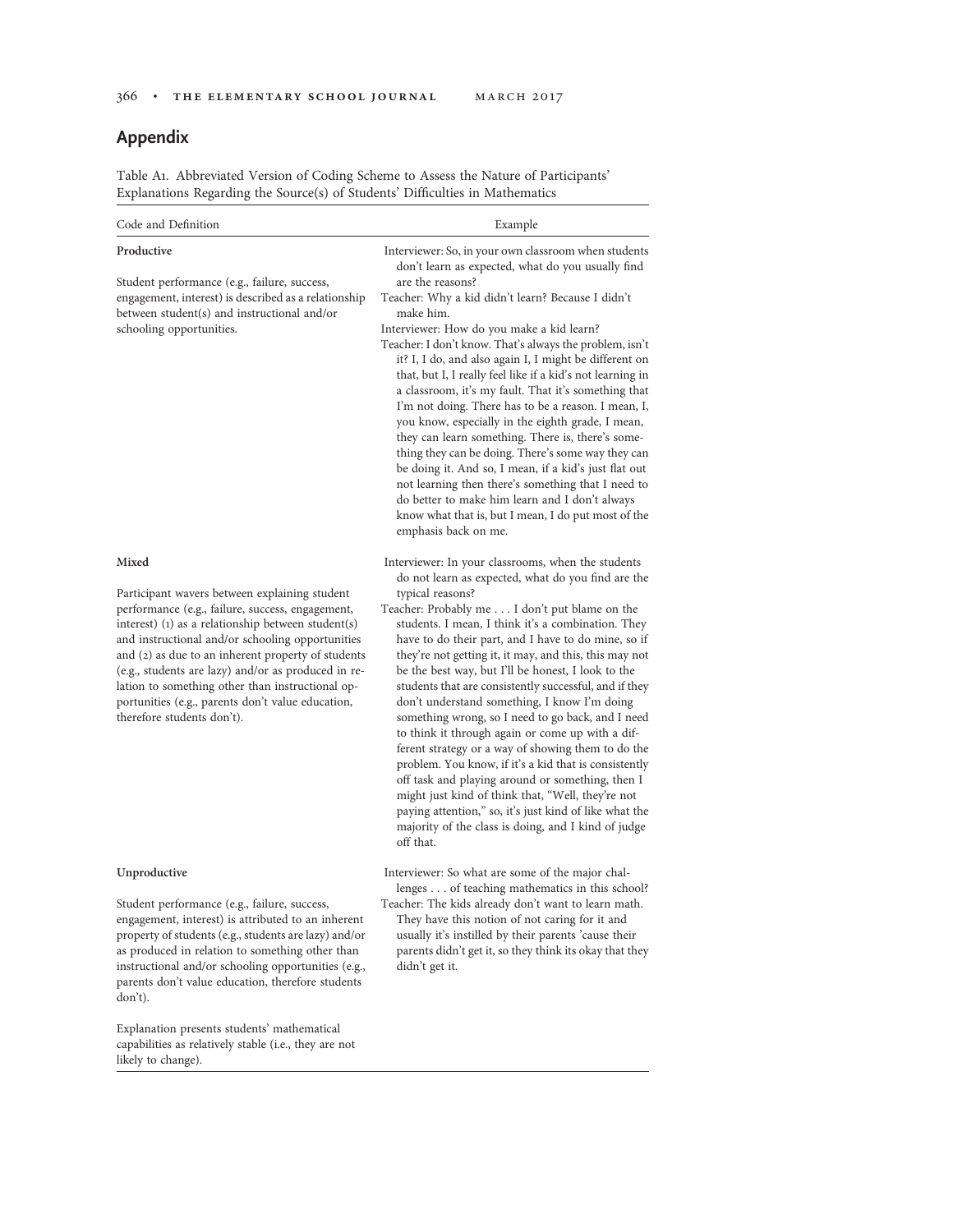## Notes

Earlier versions of this article were presented at the American Educational Research Conference, April 2013, San Francisco, CA; the National Council of Teachers of Mathematics Research Conference, April 2014, New Orleans, LA; and the Eighth International Mathematics Education and Society Conference, June 2015, Portland, OR. The empirical work reported on in this article has been supported by the National Science Foundation under grants DRL-0830029 and ESI-0554535. The opinions expressed do not necessarily reflect the views of the National Science Foundation. We would like to thank Paul Cobb, Erin Henrick, Thomas Smith, Lynsey Gibbons, Charlotte Dunlap, and Rebecca Schmidt for their contributions to this work. We also thank Jon Star, the editor, and the anonymous reviewers for their helpful feedback. Anne Garrison Wilhelm is an assistant professor of mathematics education at Southern Methodist University, Charles Munter is an assistant professor of mathematics education at the University of Missouri, and Kara Jackson is an associate professor in the College of Education at the University of Washington.

1. One hundred eighty-five of 460 teacher observations are missing a code for explanations of difficulty (which results in a primary sample of 275 teacher observations). The instructional quality of the subsample with a code for explanations of difficulty is not significantly different from the instructional quality of the full sample.

2. We recognize that the percentage of students in a school who are eligible for free or reduced-price lunch is not an ideal proxy for poverty (Bryk, Sebring, Allensworth, Luppesco, & Easton, 2010), but it is the best proxy made available to us by the school districts.

## **References**

- Ball, D. L. (1993). With an eye on the mathematical horizon: Dilemmas of teaching elementary school mathematics. Elementary School Journal,  $93(4)$ ,  $373-397$ .
- Ball, D. L., Thames, M. H., & Phelps, G. (2008). Content knowledge for teaching: What makes it special? Journal of Teacher Education, 59(5), 389–407.
- Bannister, N. A. (2015). Reframing practice: Teacher learning through interactions in a collaborative group. Journal of the Learning Sciences, 24(3),347–372. doi:10.1080/10508406.2014.999196
- Battey, D. (2013). "Good" mathematics teaching for students of color and those in poverty: The importance of relational interactions within instruction. Educational Studies in Mathematics,  $82(1), 125-144.$
- Baumert, J., Kunter, M., Blum, W., Brunner, M., Voss, T., Jordan, A., . . . Tsai, Y.-M. (2010). Teachers' mathematical knowledge, cognitive activation in the classroom, and student progress. American Educational Research Journal, 47(1), 133–180.
- Boston, M. (2012). Assessing instructional quality in mathematics. Elementary School Journal, 113(1), 76–104. doi:10.1086/666387
- Boston, M., & Smith, M. S. (2009). Transforming secondary mathematics teaching: Increasing the cognitive demands of instructional tasks used in teachers' classrooms. Journal for Research in Mathematics Education,  $40(2)$ , 119–156.
- Boston, M., & Wilhelm, A. G. (2015). Middle school mathematics instruction in instructionally focused urban districts. Urban Education, 1–33. doi:10.1177/0042085915574528
- Bryk, A. S., Sebring, P. B., Allensworth, E., Luppesco, S., & Easton, J. Q. (2010). Organizing schools for improvement: Lessons from Chicago. Chicago: University of Chicago Press.
- Campbell, J. L., Quincy, C., Osserman, J., & Pedersen, O. K. (2013). Coding in-depth semistructured interviews: Problems of unitization and intercoder reliability and agreement. Sociological Methods & Research,  $42(3)$ , 294-320.
- Carpenter, T. P., & Lehrer, R. (1999). Teaching and learning mathematics with understanding. In E. Fennema & T. A. Romberg (Eds.), Mathematics classrooms that promote understanding (pp. 19–32). Mahwah, NJ: Erlbaum.
- Charalambous, C. Y. (2010). Mathematical knowledge for teaching and task unfolding: An exploratory study. Elementary School Journal, 110(3), 247–278. doi:10.1086/648978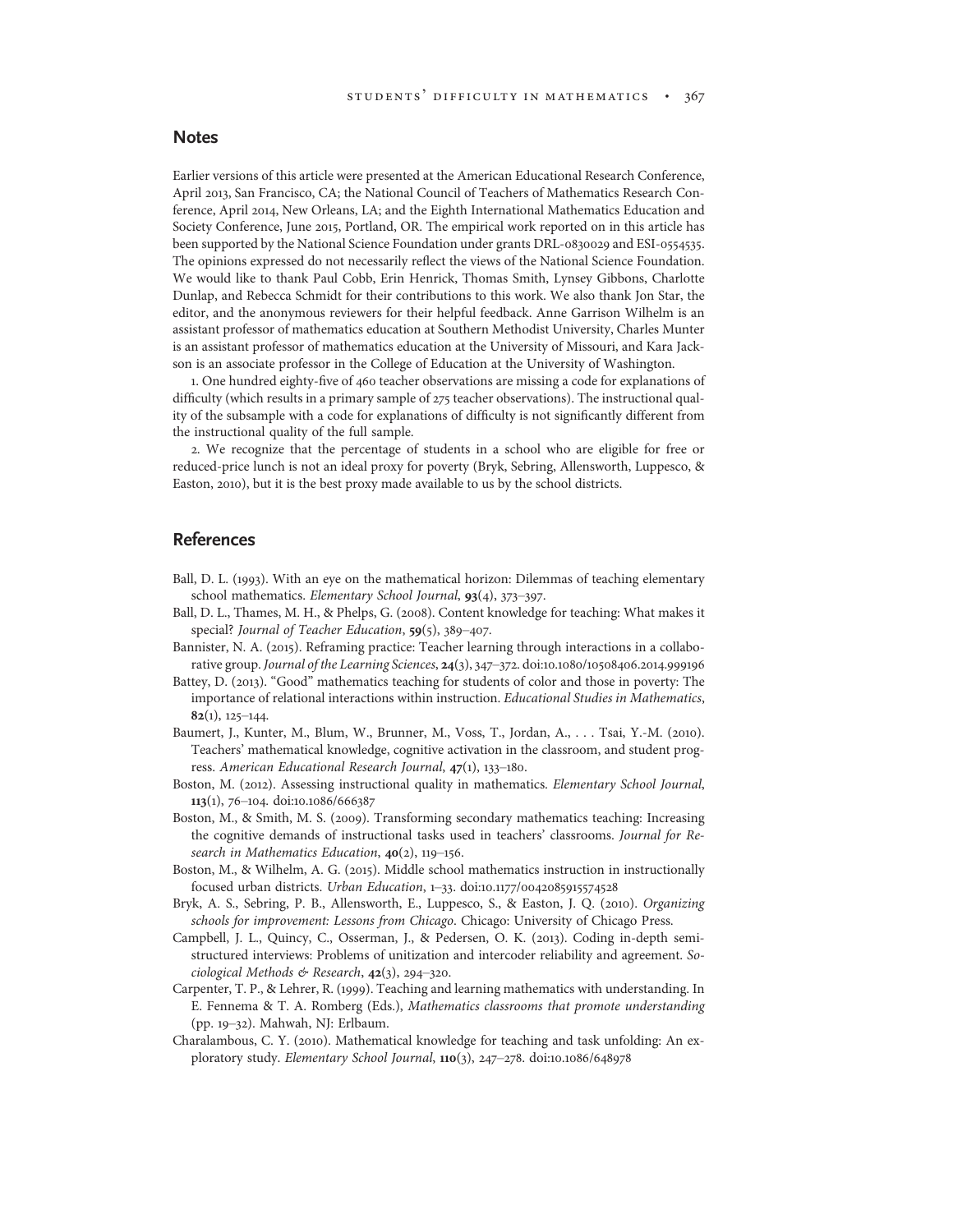- Cobb, P., & Jackson, K. J. (2011). Towards an empirically grounded theory of action for improving the quality of mathematics teaching at scale. Mathematics Teacher Education and Development, 13(1), 6–33.
- Cobb, P., McClain, K., Lamberg, T. D. S., & Dean, C. (2003). Situating teachers' instructional practices in the institutional setting of the school and district. Educational Researcher, 32  $(6)$ , 13–24.
- Cobb, P., & Smith, T. M. (2008). District development as a means of improving mathematics teaching and learning at scale. In K. Krainer & T. Wood (Eds.), Participants in mathematics teacher education: Individuals, teams, communities, and networks (Vol. 3, pp. 231–254). Rotterdam: Sense Publishers.
- Cohen, J. (1960). A coefficient of agreement for nominal scales. Educational and Psychological Measurement, 20, 37–46.
- Copur-Gencturk, Y. (2015). The effects of changes in mathematical knowledge on teaching: A longitudinal study of teachers' knowledge and instruction. Journal for Research in Mathematics Education,  $46(3)$ ,  $280-330$ .
- Darling-Hammond, L. (2007). The flat earth and education: How America's commitment to equity will determine our future. Educational Researcher, 36(6), 318–334. doi:10.3102/0013189X07308253
- Diamond, J. B., Randolph, A., & Spillane, J. P. (2004). Teachers' expectations and sense of responsibility for student learning: The importance of race, class, and organizational habitus. Anthropology and Education Quarterly, 35(1), 75–98.
- Escudero, I., & Sánchez, V. (2007). How do domains of knowledge integrate into mathematics teachers' practice? Journal of Mathematical Behavior, 26(4), 312–327. doi:10.1016/j.jmathb .2007.11.002
- Flores, A. (2007). Examining disparities in mathematics education: Achievement gap or opportunity gap? High School Journal,  $91(1)$ , 29-42.
- Fraivillig, J. L., Murphy, L. A., & Fuson, K. C. (1999). Advancing children's mathematical thinking in everyday mathematics classrooms. Journal for Research in Mathematics Education, 30 (2), 148–170. doi:10.2307/749608
- Franke, M. L., Carpenter, T. P., Levi, L., & Fennema, E. (2001). Capturing teachers' generative change: A follow-up study of professional development in mathematics. American Educational Research Journal,  $38(3)$ , 653–689.
- Franke, M. L., Kazemi, E., & Battey, D. (2007). Mathematics teaching and classroom practice. In F. K. Lester (Ed.), Second handbook of research on mathematics teaching and learning (pp. 225–256). Reston, VA: NCTM.
- Gay, G. (2000). Culturally responsive teaching theory, research, and practice. New York: Teachers College Record.
- Grossman, P. L., Smagorinsky, P., & Valencia, S. W. (1999). Appropriating tools for teaching English: A theoretical framework for research on learning to teach. American Educational Research Journal,  $108(1)$ ,  $1-29$ .
- Hartmann, D. P., Barrios, B. A., & Wood, D. D. (2004). Principles of behavioral observation. In M. Hersen (Ed.), Comprehensive handbook of psychological assessment (Vol. 3, pp. 108–137). Hoboken, NJ: Wiley.
- Hiebert, J. (2013). The constantly underestimated challenge of improving mathematics instruction. In K. Leatham (Ed.), Vital directions for mathematics education research. New York: Springer.
- Hiebert, J., & Grouws, D. A. (2007). The effects of classroom mathematics teaching on students' learning. In F. K. Lester (Ed.), Second handbook of research on mathematics teaching and learning (pp. 371–404). Charlotte, NC: Information Age.
- Hill, H. C., Blunk, M. L., Charalambos, C. Y., Lewis, J. M., Phelps, G., Sleep, L., & Ball, D. L. (2008). Mathematical knowledge for teaching and mathematical quality of instruction: An exploratory study. Cognition and Instruction, 26(4), 430–511. doi:10.1080/07370000802177235
- Hill, H. C., Schilling, S. G., & Ball, D. L. (2004). Developing measures of teachers' mathematics knowledge for teaching. Elementary School Journal, 105(1), 11-30. doi:10.1086/428763
- Horn, I. S. (2007). Fast kids, slow kids, lazy kids: Framing the mismatch problem in mathematics teachers' conversations. Journal of the Learning Sciences,  $16(1)$ ,  $37$ .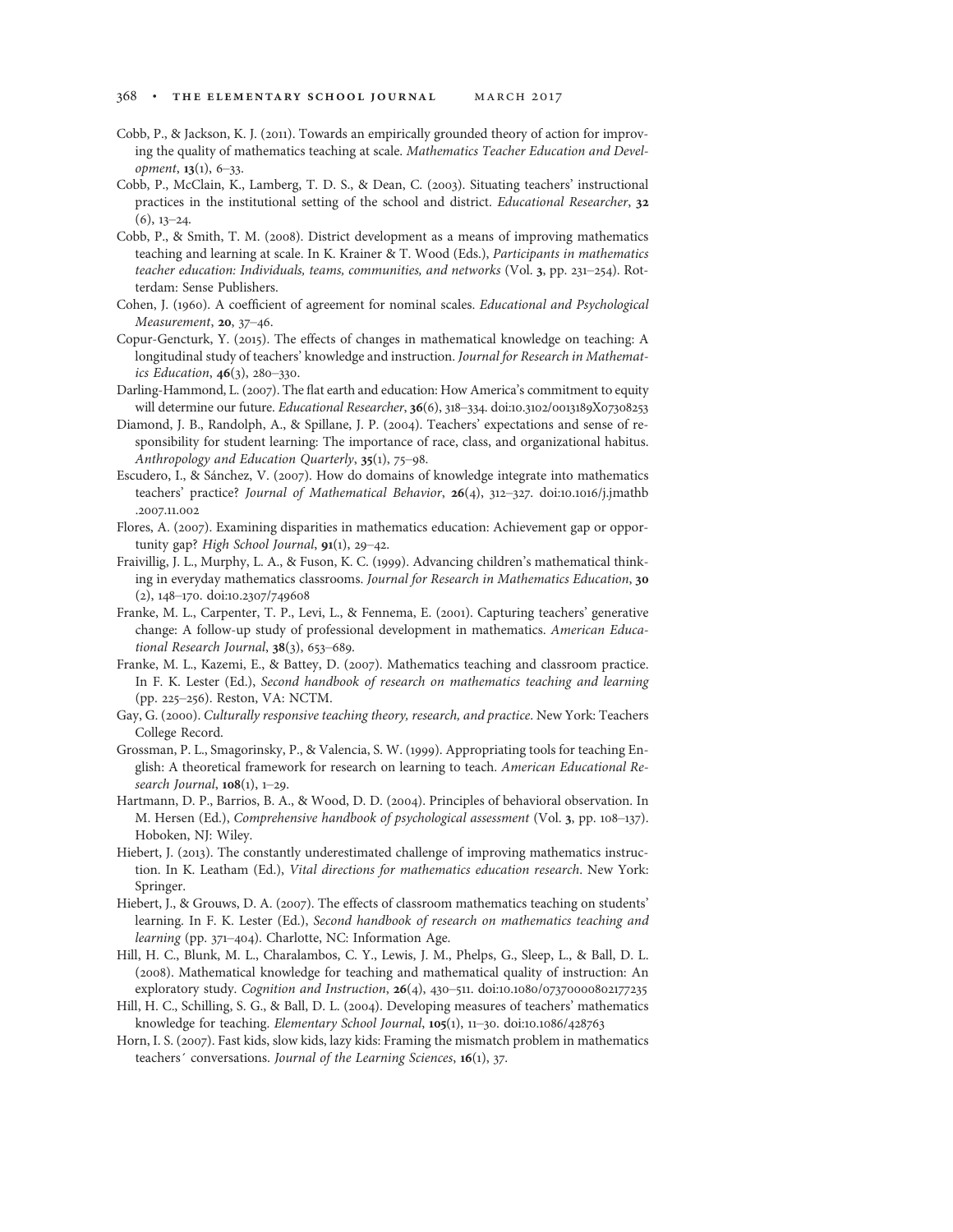- Jackson, K. J. (2009). The social construction of youth and mathematics: The case of a fifth-grade classroom. In D. B. Martin (Ed.), Mathematics teaching, learning, and liberation in the lives of Black children (pp. 175–199). New York: Routledge.
- Jackson, K. J., Garrison, A. L., Wilson, J., Gibbons, L., & Shahan, E. (2013). Exploring relationships between setting up complex tasks and opportunities to learn in concluding whole-class discussions in middle-grades mathematics instruction. Journal for Research in Mathematics Education,  $40(4)$ , 646–682.
- Jackson, K. J., Gibbons, L., & Dunlap, C. (in press). Teachers' views of students' mathematical capabilities: Challenges and possibilities for ambitious reform. Teachers College Record.
- Kazemi, E., & Stipek, D. (2001). Promoting conceptual thinking in four upper-elementary mathematics classrooms. Elementary School Journal, 102(1), 59-80.
- Ladson-Billings, G. (1995). Toward a theory of culturally relevant pedagogy. American Educational Research Journal,  $32(3)$ ,  $465-491$ .
- Lampert, M. (2001). Teaching problems and the problems of teaching. New Haven, CT: Yale University Press.
- Lloyd, G. M. (1999). Two teachers' conceptions of a reform-oriented curriculum: Implications for mathematics teacher development. Journal of Mathematics Teacher Education, 2(3), 227–252.
- Martin, D. B. (2009). Liberating the production of knowledge about African American children and mathematics. In D. B. Martin (Ed.), Mathematics teaching, learning, and liberation in the lives of Black children (pp. 3–36). New York: Routledge.
- Milner, H. R. (2003). Reflection, racial competence, and critical pedagogy: How do we prepare pre-service teachers to pose tough questions? Race, Ethnicity and Education,  $6(2)$ , 193–208.
- Milner, H. R. (2011, May 6). Let's focus on gaps in opportunity, not achievement. Education Week.
- Munter, C. (2014). Developing visions of high-quality mathematics instruction. *Journal for Re*search in Mathematics Education, 45(5), 585-636.
- Munter, C. (2015). Envisioning the role of the mathematics teacher. NCSM Journal of Mathematics Education Leadership,  $16(1)$ , 29–40.
- Munter, C., & Correnti, R. (2017). Examining relations between mathematics teachers' instructional vision, knowledge, and change in practice. American Journal of Education, 123(2), 171–202.
- National Council of Supervisors of Mathematics. (2014). It's TIME—themes and imperatives for mathematics education: A leadership framework for Common Core mathematics. Bloomington, IN: Solution Tree Press.
- National Council of Teachers of Mathematics. (1989). Curriculum and education standards for school mathematics. Reston, VA: Author.
- National Council of Teachers of Mathematics. (2000). Principles and standards for school mathematics. Reston, VA: Author.
- National Council of Teachers of Mathematics. (2014). Principles to actions: Ensuring mathematical success for all. Reston, VA: National Council of Teachers of Mathematics.
- National Governors Association for Best Practices & Council of Chief State School Officers. (2010). Common Core State Standards for Mathematics. Washington, DC: Authors.
- Ottmar, E. R., Rimm-Kaufman, S. E., Larsen, R. A., & Berry, R. Q. (2015). Mathematical knowledge for teaching, standards-based mathematics teaching practices and student achievement in the context of the responsive classroom approach. American Educational Research Journal,  $52(4)$ , 787–821.
- Paris, D. (2012). Culturally sustaining pedagogy: A needed change in stance, terminology, and practice. Educational Researcher, 41(3), 93–97.
- Putnam, R. T., Lampert, M., & Peterson, P. L. (1990). Alternative perspectives on knowing mathematics in elementary schools. Review of Research in Education, 16(1), 57-150. doi:10.3102 /0091732X016001057
- Remillard, J. T., & Bryans, M. B. (2004). Teachers' orientations toward mathematics curriculum materials: Implications for teacher learning. Journal for Research in Mathematics Education, 35(5), 352–388. doi:10.2307/30034820
- Schoenfeld, A. H. (2011). How we think: A theory of goal-oriented decision making and its educational applications. New York: Routledge.